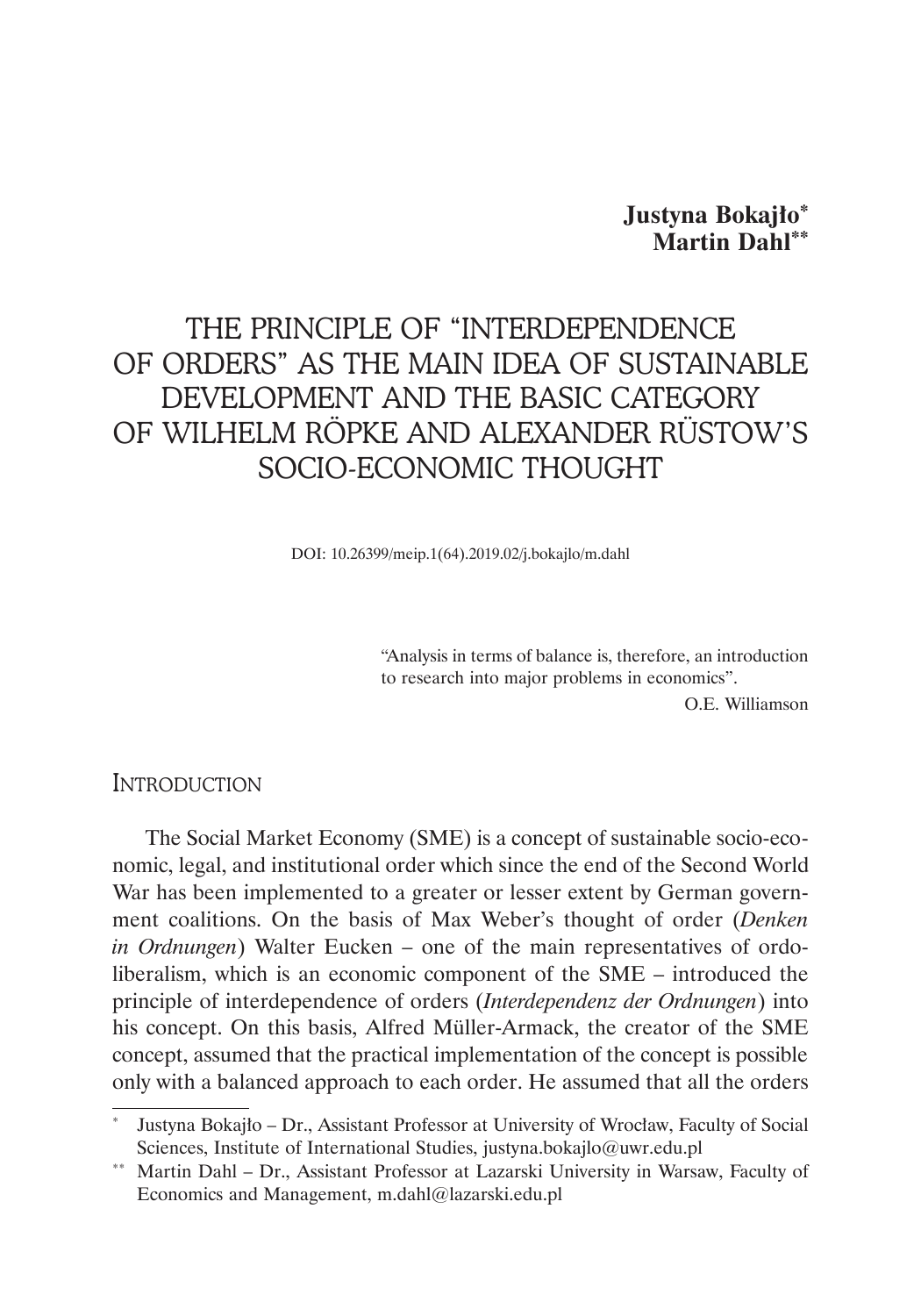"overlap" and each of them is an immanent part of the others, therefore, the economic order is possible only in a favorable social environment based on a legally organized institutional order. Moreover, all of them are determined by normative axiological, ethical, and cultural frameworks. All the orders, therefore, should be considered in their mutual, balanced interaction and never in an isolated way or through the primacy of one order over another.

Both Wilhelm Röpke, a representative of sociological neoliberalism, who was ideologically connected with the trend of economic humanism, and Alexander Rüstow, a representative of sociological humanism, presented the holistic approach to the principles of the order policy since the early 1990s<sup>1</sup>. Both of them were focused on so-called The Freiburg School (a research and scientific community of lawyers and economists of the University of Freiburg; founded in the 1930s), exposing the category of philosophical and sociological order *– ordo-* and the role of an individual/a human in it. Reinhald Behlke considered them to be a part of the so-called neoliberal continental group, which ideological bases derived from the Viennese school (whose main representatives were, among others, Frierich A. von Hayek and Ludwig von Mises) and the Chicago School (with Milton Friedman at the forefront). The Chicago School differed from the other two because of the more socially oriented approach and anthropological perspective2. On the basis of the Church's social doctrine and the principle of personalism supported by the neo-Thomistic interpretation, the representatives of this school argued that a man as a social being (*zoon politikon*) integrated in the community (*Gemeintschaft*) is not a rationally calculating *homo oeconomicus*, engaging in, as Aristotle would put it, *chrematistike*3. The human role is to strive not only to multiply material goods but to create well-being, namely managing

<sup>3</sup> Following Heber, Sadurski believes that "the concept of "ordo" inspired by Christianity and neo-modernism is an old symbol of the perfection of the highest shape of the world", which is the image of the "pre-structural itarian harmony of things" – W. Sadurski, A. Haber (1963), *Mity ekonomiczne w NRF* [Economic myths in NRF]*.*  Wrocław –Warszawa–Kraków: Ossolineum; A. Krawczewski (1962), *"Anty-Keynesizm" liberałów niemieckich* ["Anti-Keynesianism" of German liberals]. "Ekonomista", No. 1; W. Bokajło, A. Pacześniak (ed.) (2008), *Podstawy europeistyki. Podręcznik akademicki* [Fundamentals of European Studies. Academic textbook]. Wrocław: Alta2, pp. 56–62, 118–120.

<sup>1</sup> D. Haselbach (1991), *Autoritärer Liberalismus und Soziale Marktwirtschaft*. Baden-Baden: Nomos Verlagsgesellschaft, p. 161.

<sup>2</sup> J. Henger (2000), *Alexander Rüstow: Ordnungspolitische Konzeption und Einfluss auf das wirtschaftspolitische Leitbild der Nachkriegszeit in der Bundesrepublik Deutschland*. Stuttgart: Lucius & Lucius, pp. 6–9.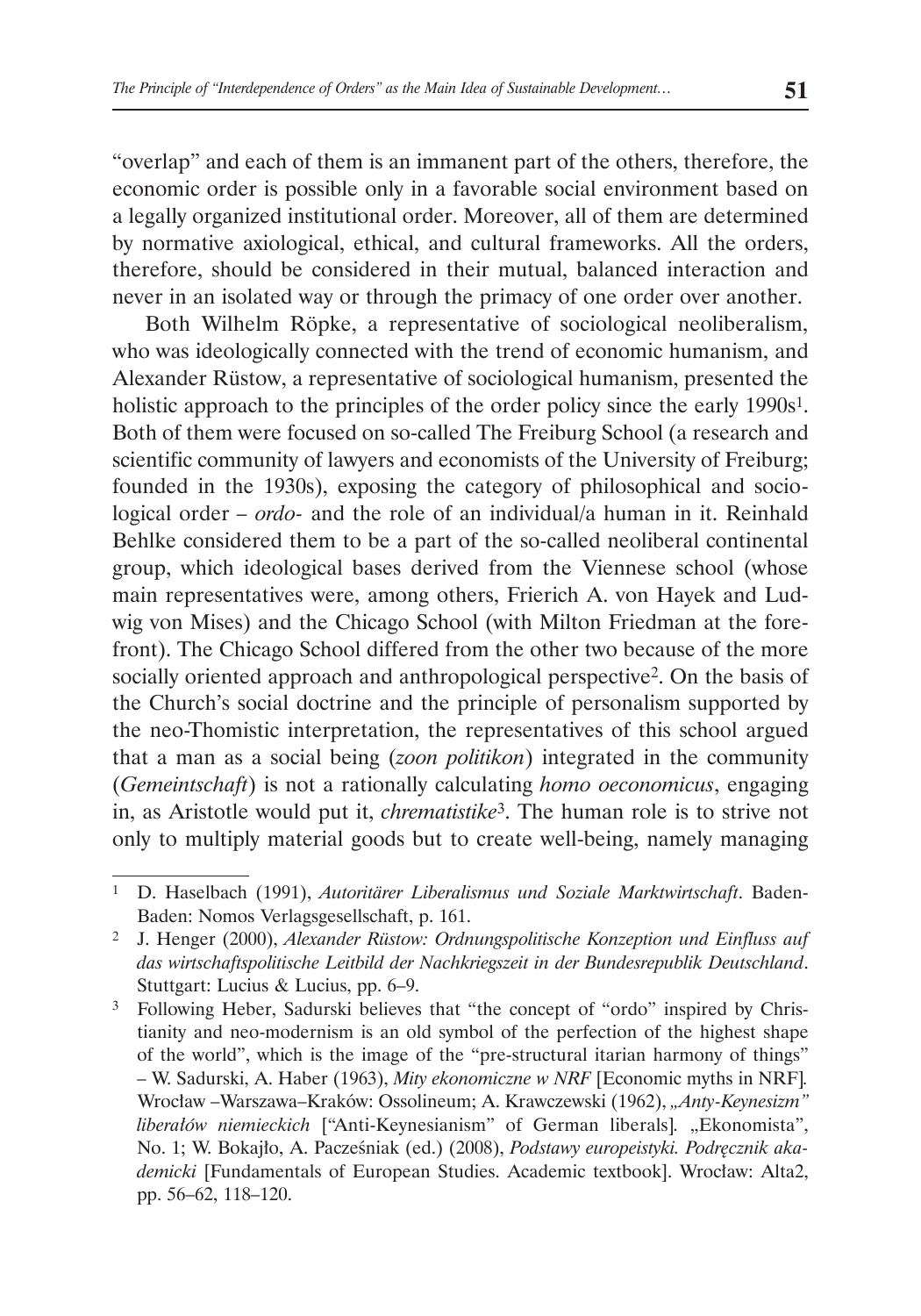in a favorable social environment and a sustainable natural environment, because only in such conditions is a human able to implement his or her inalienable rights: the right to life, freedom and property, which constitute his or her dignity. However, in defense of dignity stands the inviolable, subjective character of a person and the principle of subsidiarity inseparably connected with solidarity. A social and political organization of society (including *societas perfecta* – as the Aristotelian-Thomistic tradition described a "state"), based on this values is a specific *ordo*.

The aim of the study is to conduct a comparative analysis of the views presented by Wilhelm Röpke and Alexander Rüstow in the context of the concept of sustainable development. Presented ideas focus primarily on the long-term system's ability to achieve sustainable social development, taking into account the assumption of the interdependence of orders and with a special consideration of a human as a subject of civil society. Its superior role, as a "rational subject", defines the degree of individual, organized freedom in the community "*in Freiheit ordnen*"4, which allows the management of resources (including natural ones) in creating social ties and coordination of informal institutions, in order to achieve the most sustainable and longstanding, intergenerational development.

## 1. "Vitality" and Its Significance for Alexander Rüstow's Concept of Sustainable Order

Alexander Rüstow paid particular attention to the elements that balance economic order and increase its effectiveness. He, as an economist, but, above all, a social philosopher and sociologist of culture, considered the development of the political and sociological dimension of neoliberalism to be very important. In the SME concept, therefore, he focused on the "social" component, which in his interpretation did not refer to state egalitarianism. It distracted attention from market imperialism towards a free but fairly competitive order in which a man fulfills himself or herself in the non-material sphere basing on individual responsibility and subsidiarity<sup>5</sup>. He described this sphere as *"Vitalpolitik"* – a policy of vitalization, that is, a sense

<sup>4</sup> L. Miksch (1947), *Wettbewerb als Aufgabe. Die Grundsätze einer Wettbewerbsordnung*, Stuttgart, Berlin. 2., erweiterte Auflage, Godesberg, p. 15.

<sup>5</sup> F.P. Maier-Rigaud, R. Maier-Rigaud, *Rüstows Konzept der Sozialen Marktwirtschaft – Sozial- und wettbewerbspolitische Dimensionen einer überwirtschaftlichen Ordnung*, [in:] M.C. Mländer, P. Ulrich (Hrsg.) (2009), *60. Jahre Soziale Marktwirtschaft, Illusionen*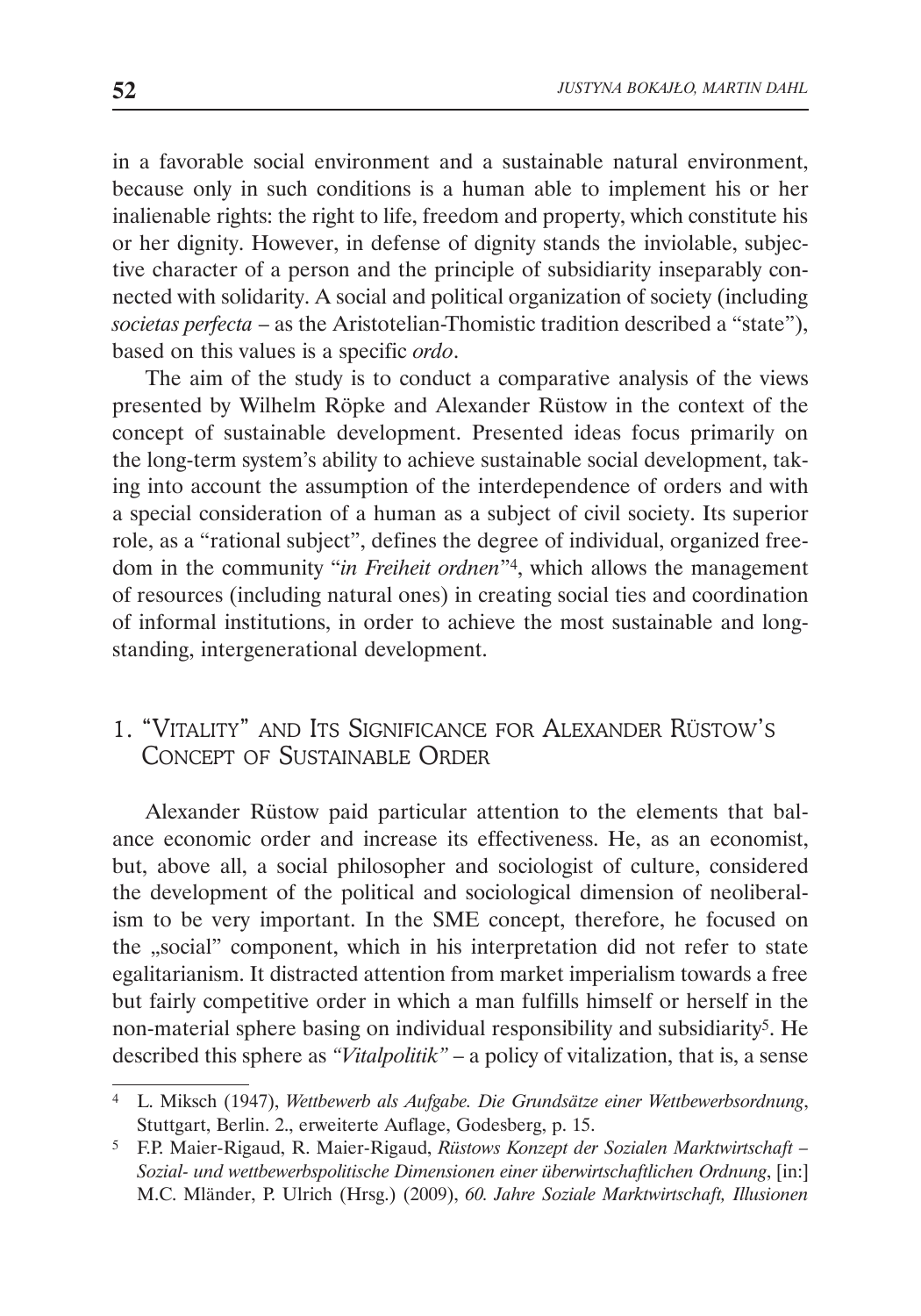of fulfillment and dignified development related to non-economic aspects, namely the qualitative dimension of a satisfying life. At the same time, integration in the community through individual self-fulfillment is important as it will translate into the common good and economic success. This means socially responsible thinking and acting in terms of sustainable development – organized, sensible and prospective enough to take into account the needs of present and future generations. Economic welfare surrounded by clean natural environment and fulfilling social life should have a global and intergenerational dimension. That is why it is so important to contribute to the development of social capital and care for demographic development, on the basis of which a diversified social division and organization of work could develop, allowing for the acquisition of education and independent development of material well-being. Based on such a basis, it is possible to achieve a higher level of cultural development on which individuals could develop spiritually being free from economic constraints. The order created in this way must be supplemented with an ethical and moral "superstructure" oriented to the idea of humanity with freedom and responsibility in its center; freedom, which is "in the development of humanity to the development of humanity"6 is of fundamental importance. "Without freedom, one cannot be a human being"7 and vice versa, "the framework meaning of freedom must be filled with humanity"8. According to A. Rüstow, this freedom can neither be boundless nor can it be limited by the following external factors: concentration of political and economic power (both in the hands of ruling units and in the form of cartels and monopolies), particularism of interests and lack of harmony between three values – freedom, faith, and morality. The best environment for implementing human freedom is an organized, orderly community of values. In order to improve "vitalizing", overcome materialism and social disintegration, traditional, materialistic social policy one-sidedly directed at increasing pay and shortening of working time should be replaced by vitalizing policy (*Vitalpolitik*) oriented to the "essence of a man" – one that takes into account all the factors that really affect his or her satisfaction.

*und Reinterpretationen einer ordnungspolitischen Integrationsformel*. 1. Auflage, Haupt Verlag, Bern–Stuttgart–Wien, pp. 71–72.

<sup>6</sup> M. Prollius von, *Alexander Rüstow, Deutscher Sozialphilosoph, Kultursoziologe und Nationalökonom (1885–1963),* http://michael.von.prollius.de/archiv/liberty.li\_AlexanderRuestow\_MvP.pdf, p. 1 [Accessed: 10.10.2018].

<sup>7</sup> *Ibidem.*

<sup>8</sup> *Ibidem.*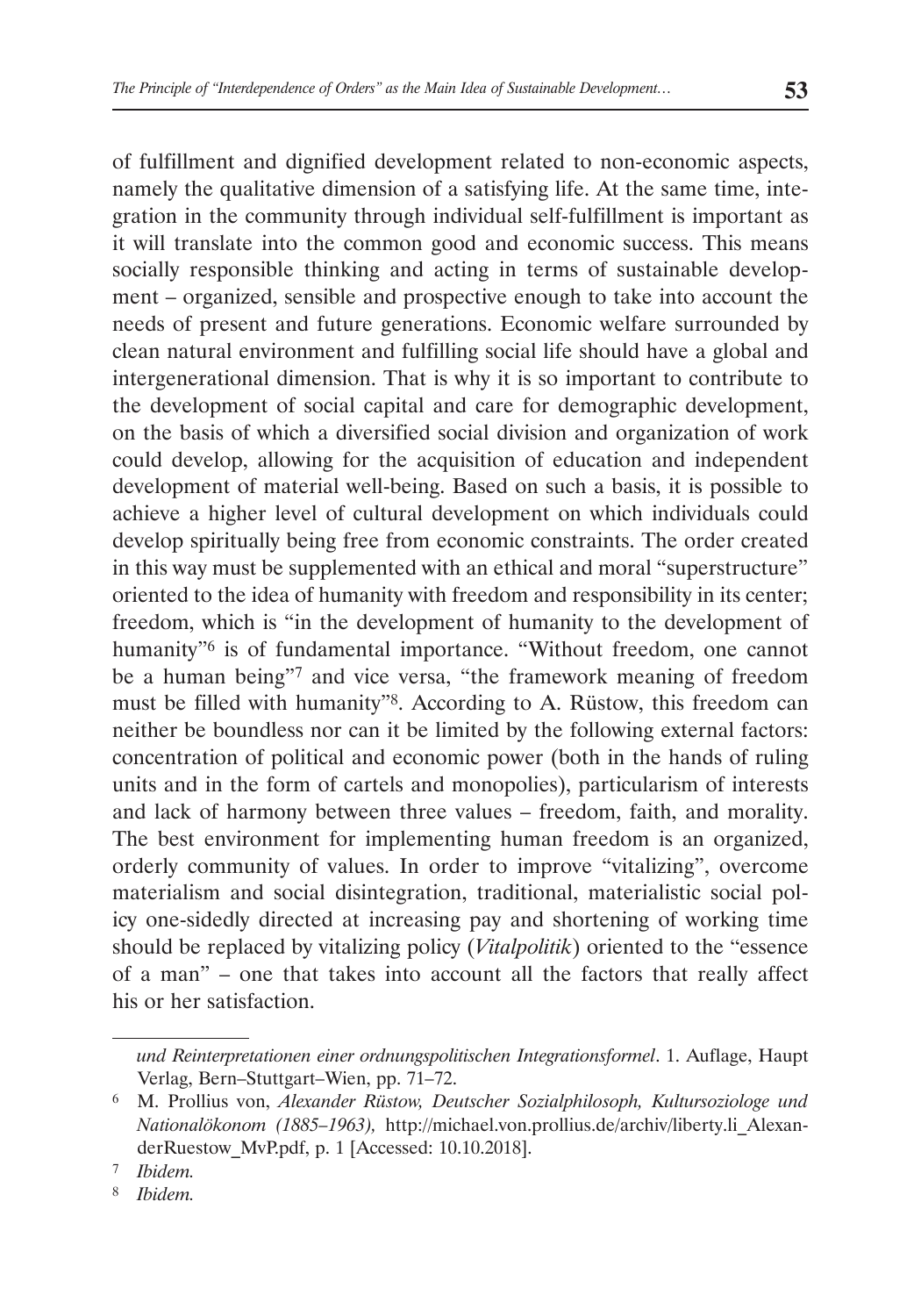Through humanistic orientation, this policy will serve:

"happiness and good well-being of a human. As the more the conditions in which a man lives will correspond to his or her essence and original, natural needs, the happier a man will feel"9.

Thus, the vitalization policy not only wants to influence the economic position of a person through distribution policy, but seeks to improve the general situation of man: "not only takes into account economic values measured in numbers, values expressed in monetary amount"<sup>10</sup>, but is aware that "it is much more important how a person feels in their situation"11.

What A. Rüstow tried to prove is a specific necessity of interdependence and balance of cultural and axiological, sociological and economic, political and anthropological order. He placed all of this on the basis of neoliberal principles because they ensure a harmonious coordination between freedom and security (social and societal). The lack of balance of these orders for A. Rüstow was synonymous with the decline of Western culture: relativizing values, excessive universalism, and automatic consumerism. In this perspective, the most dangerous "illness" of civilization is "massification" (*Vermassung*), which gives open space for extremes and absolutization: authoritarianism and totalitarianism and at the same time incurring social costs resulting from the market dogma (*Sozialkosten des Marktdogmas*)12.

A. Rüstow's perception of history of humanity as a three-story theory (*Theoriebausteine*) is an interesting interpretation of the condition of modernity: the first level is the "demographic base", a cultural pyramid (*Kulturpyramide*), which creates a diverse division of social roles based on human capital; the broader the base, the greater the probability of achieving a higher degree of cultural development. The next stage is a type of interference (Überlagerung) strengthening the "accumulated" potential and the last integration (*Integration*) in the natural human environment that is in the social

<sup>9</sup> A. Rüstow (1955), *Wirtschaftspolitische Probleme der sozialen Marktwirtschaft*, [in:] P.M. Boarman (Hrsg.), *Der Christ und die Soziale Marktwirtschaft*, Kohlhammer Verlag, Stuttgart–Köln, p. 70.

<sup>10</sup> A. Rüstow (1963), *Wirtschaft als Dienerin der Menschlichkeit*, [in:] W. Hoch (Hrsg.), *Alexander Rüstow – Rede und Antwort*, Hoch Verlag, Ludwigsburg, p. 82.

<sup>11</sup> *Ibidem.*

<sup>12</sup> A. Rüstow (2001), *Sozialkosten des Marktdogmas is one of the titles of subchapters. Das Versagen des Wirtschaftsliberalismus*. *Das neoliberale Projekt*, 3. Überarbeitete Auflage mit Übersetzungen, hrsg. von F.P. Riguad und G.M. Riguad, Metropolis – Verlag, Marburg, pp. 210–212.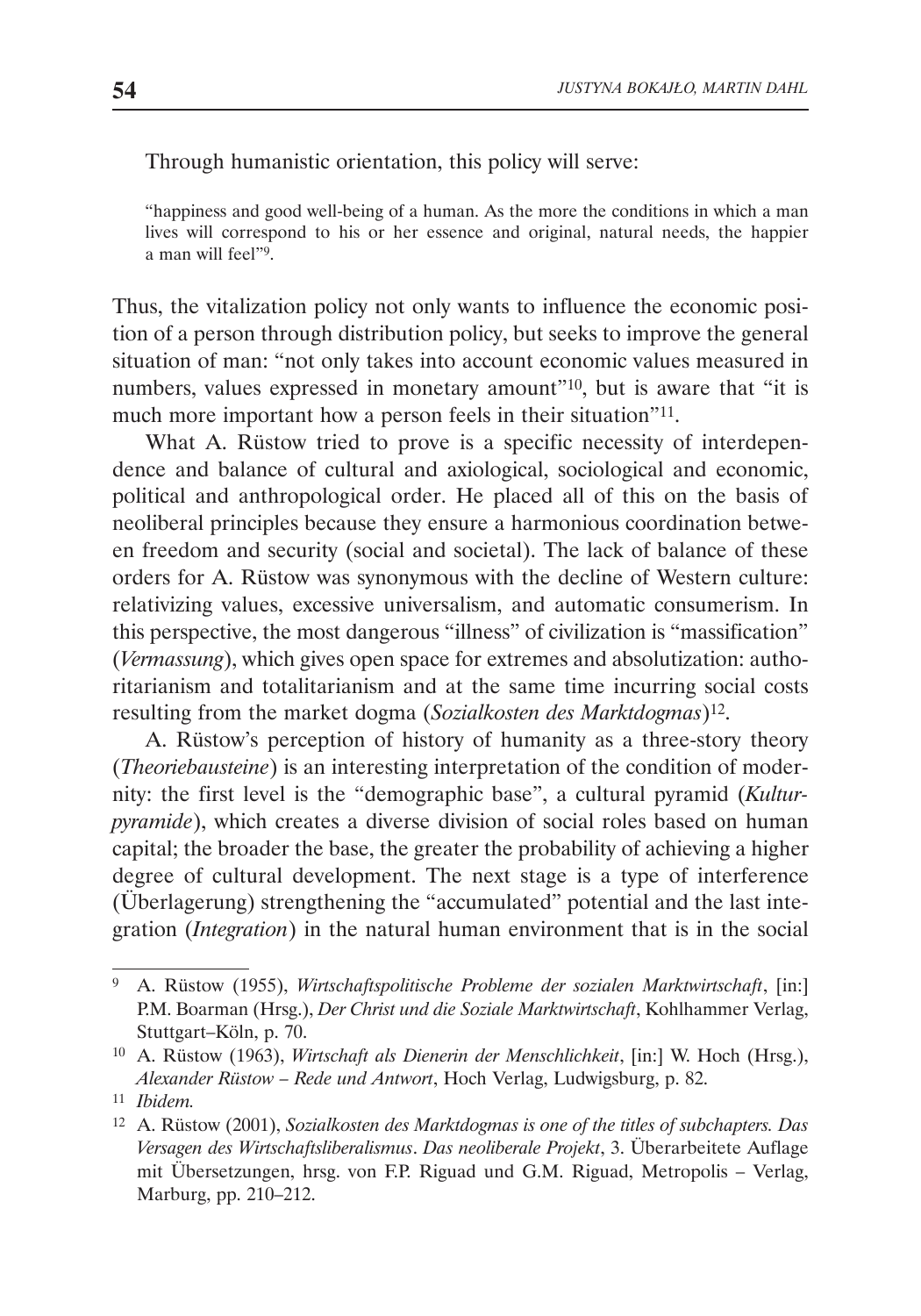structure, taking into account the natural ecosystem<sup>13</sup>. The stronger and more conscious human capital is (integrated in the community, responsible for oneself and fellow citizens), the greater the likelihood of participation, competition, and social inclusion. This, in turn, stabilizes the interdependence of orders, especially the cultural, axiological, and political order, which, apart from economic implementation, will ensure a happy and dignified life. As A. Rüstow assumed, it is vitality that promotes *vita humana* – a decent life.

### 2. A Man as an Entity Balancing Interdependent Foundations in Wilhelm Röpke's Concept

In the publication *The Social crisis of modernity* (*Gesellschaftskrise der Gegenwart*, 1942) Wilhelm Röpke wrote about the crisis of Western civilization related to the departure from Christian values, traditions, the fall of the middle class and socio-cultural masses. He made a deep critical analysis of the causes and indications of the social crisis which led to the break of natural bonds that had connected and merged the liberal community (*Gemeinschaft*). Instead of it, a "spiritual vacuum" appeared and multiplied *"ideological" pseudo-tautologies that captured mass imagination*14.

Similar to A. Rüstow, he was associated with the Freiburg School and its ordoliberal interpretation. However, in the concept of the SME inspired by the social doctrine of the Church he developed the mainstream of personalism and economic humanism to the greatest extent. At the center of every socio-economic community he put a man. Nonetheless, in reference to the Scottish Enlightenment tradition, he had in mind the smallest, integrated communities, i.e. families, parishes, and associations15. An omnipotent, caring state "released" people from activity and responsibility for their freedom and the possibility of shaping their own well-being. Acting in contradiction to the principle of subsidiarity, it developed a class of "helpless proletarians" and

<sup>13</sup> A. Rüstow (1950), *Ortsbestimmung der Gegenwart. Eine Universalgeschichtliche Kulturkritik*, Band 1.: Ursprung der Herrschaft, Eugen Rentsch Verlag, Erlenbach–Zürich, pp. 39–41.

<sup>14</sup> A.M. Schneider (2004), *Ordnungsaspekte in der Nationalökonomik. Eine historische Reflexion*. Haupt Verlag, Bern–Stuttgart–Wien, pp. 119–124. Also: J. Lewandowski (1991), *Neoliberałowie wobec współczesności* [Neoliberals towards contemporary times]. Gdynia: ATEXT, pp. 100–101.

<sup>15</sup> J. Zweynert (December 2007), *Die Entstehung ordnungsökonomischer Paradigmen – theoriegeschichtliche Betrachtungen*, Hamburgisches WeltWirtschaftsInstitut, Paper 5-2, Zweigniederlassung Thüringen, p. 11.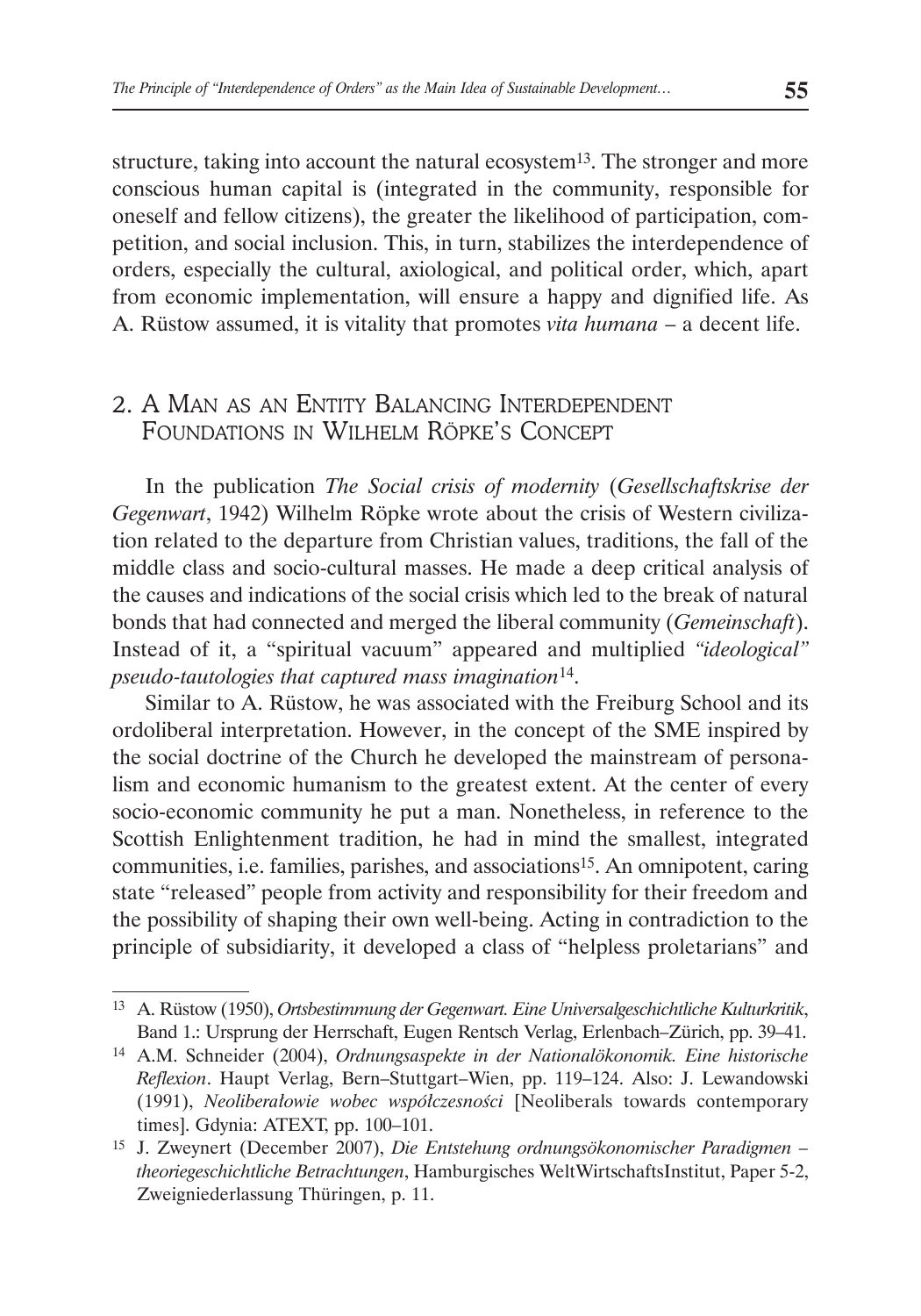"by organizing a permanent redistribution of income" it led to "politicizing life", and in "consequences for nationalization", unrestrained consumerism and bureaucratization<sup>16</sup>. Centralization and monopolization of all power (state and also market), autocratic governments cause numerous conflicts, especially between the rulers and the ruled. This, in turn, undermines the moral foundations of legitimate power and leads to a situation in which:

"just as it was in antiquity, modern government and modern society have found themselves on the verge of downfall as a result of statism and collectivism, and, as it was back then, it could cause the collapse of all civilization and culture"17.

On the other hand, he "charged" the absolutization of economics and boundless faith in economic rationality, as he believed that pursuit of continuous multiplication of material well-being and constant aggregation of indicators of economic growth rate is not correlated with social development. It only stimulates consumerist attitudes, makes it dependent on borrowing and on the supply side. Besides, it leads to standardization of products, a drop in their quality, mediocrity and, as a result, to a decline of competitiveness. And yet – as W. Röpke wrote in his famous publication *In addition to supply and demand (Jenseits von Angebot und Nachfrage) –* 

"society as a whole cannot be built on the basis of the law of supply and demand (...), and the state organization is more than just type of joint-stock company"18.

The reason behind this is that liberalism is no longer free and based on the benefits of exchange, namely on interpersonal communication and coordination of social activities. It becomes a "vulgarized", disintegrated, ineffective creation that leads to the break of traditional social ties, based on the ruthlessness of competition and "cheap and comfortable uniformity"19. Any "cult of amount" and "quantity" is a simple path to imperialism, which classic liberalism did not assume. He treated economic activities, as Max

<sup>16</sup> R. Scheu, *Je grösser der Wohlstand, desto geringer die Wohlfahrt*. Schweizer Monat, Dossier Ausgabe 988 – Juli 2011, https://schweizermonat.ch/je-groesser-der-wohlstanddesto-geringer-die-wohlfahrt/ [Accessed: 31.10.2018].

<sup>17</sup> J. Lewandowski, *Neoliberałowie…*, *op. cit.*, pp. 101–102.

<sup>18</sup> Cited: J. Dörr (2017), *Die europäische Kohäsionspolitik: Eine ordnungsökonomische Perspektive*. Berlin/ Boston: Walter de Gruyter, p. 20.

<sup>19</sup> *Ibidem*. See also: A. Kłoskowska (2011), *Kultura masowa* [Mass culture]. Warszawa: Wydawnictwo Naukowe PWN, pp. 124–126.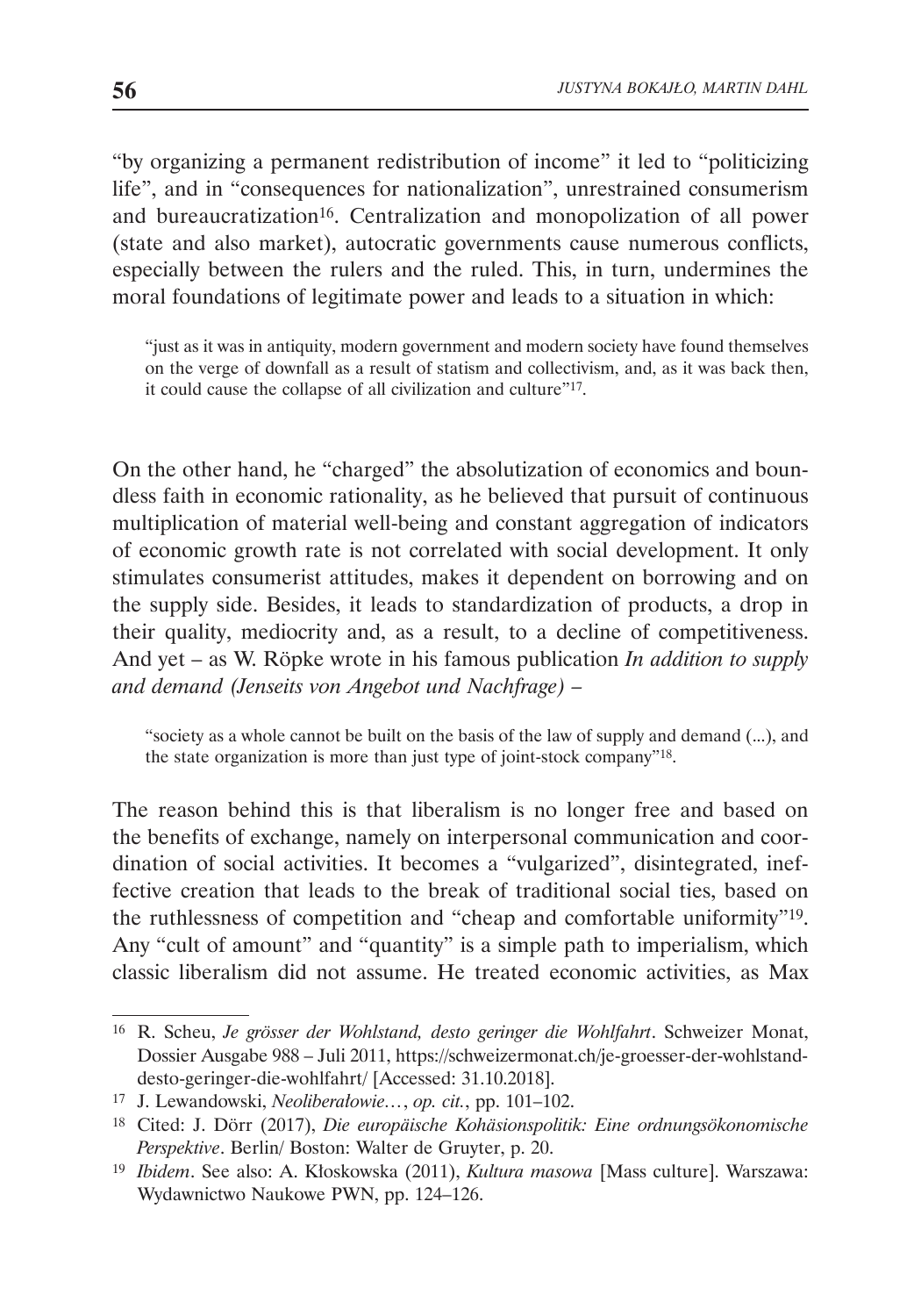Weber wrote, as deliberately and value-rational, occurring only in the "social relation", i.e. in the social environment<sup>20</sup>. He did not treat economic order as a product of civilization: "a highly infirm and fragile product of the art of civilization"21, but as a nature in which the human dimension is its essence. It is a person who balances the political and social system, so the balanced order for W. Röpke means such conditions in which people can create and deepen social bonds. They are based on competition (*Wettbewerb*), cultivating traditional patterns, respecting ethical standards, caring for the natural environment, and nurturing intergenerational solidarity. The institutional conditions (formal and informal) allow not only to create material well-being but, above all, to fulfil oneself spiritually and to express one's humanity through a dignified and happy life.

At this point, it is worth noting that W. Röpke raised one of the most important issues, currently defined as the social choice theory. Together with A. Rüstow, he paid attention to a specific approach to balancing orders; in the management of the socio-political structure, he did not give priority to either economic policy (as the liberals and even an adherent of ordoliberalism Walter Eucken did), or social policy (whose primacy over economy was recognized by, among others, John M. Keynes). In his concepts he also departed from solutions that proposed the dominance of state institutions and from the hegemony of individuals: atomized individuals multiplying profits "at any price" he assumed the proportional "interpenetration" of elements/ order: social, economic, institutional and legal, cultural and axiological, individual – although more humanized – and state and natural – related to the natural environment. What's more, he attached the greatest importance to man's responsibility for their formation, due to the fact that they are a natural "ecosystem" of its functioning and development, and on the other hand, they are a common good also the future generations.

He raised the issue of coordinating individual aspirations and expectations with the effectiveness and the possibility of achieving social preferences. This problem was addressed to economists involved in the social choice theory pointing to the difficulty or (non-) possibility (Kenneth J. Arrow) of achieving social well-being or satisfying public goals in the optimal sense according to Pareto, in the conditions of individual and different individual

<sup>20</sup> M. Weber (2002), *Economy and Society: An Outline of Interpretive Sociology*. Translated by D. Lachowska. Warszawa: Wydawnictwo Naukowe PWN, pp. 20–22.

<sup>21</sup> W. Röpke (1942), *Die Gesellschaftskrise der Gegenwart.* 5. Auflage, Eugen-Rentsch-Verlag. Erlenbach–Zürich, p. 87; Also: J. Lewandowski, *Neoliberałowie…*, *op. cit.*, pp. 100–101.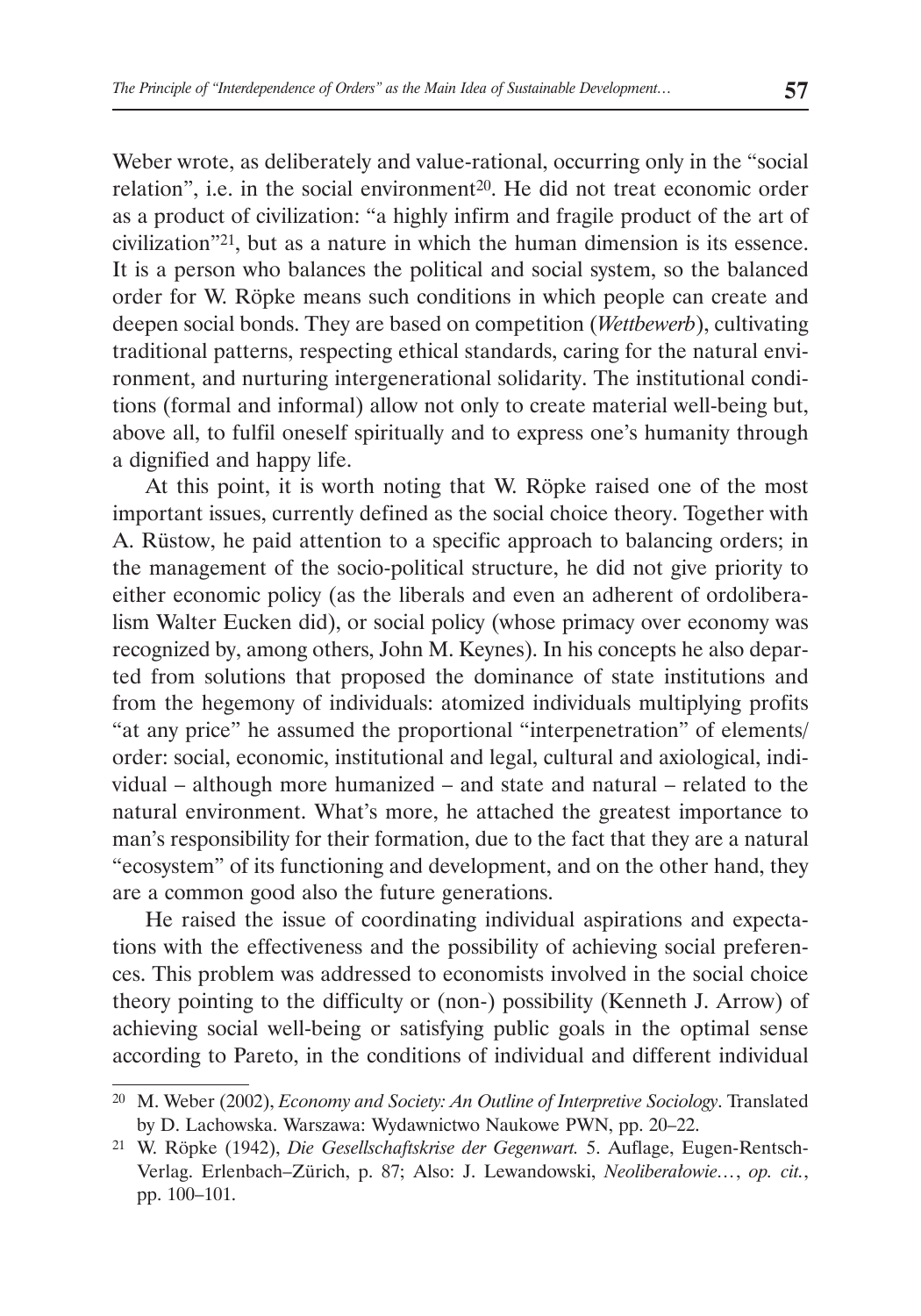expectations (especially Jean-Charles de Borda) and incomplete information and uncertain knowledge (Marquis de Condorcet)22. At the same time, on the basis of public choice theory Garrett Hardin in his article *The Tragedy of the Commons* (1968) raised an issue of common good, although in a slightly different perspective. Hardin pointed to the issue of managing natural resources (common/public) by rational individuals who, while wanting to maximize their profits, will lead to depletion in the long run. He concludes that it is difficult to realize the freedom of individual choices in the community:

"people locked in the logic of community are free only to lead to universal ruin; when they see the necessity of mutual coercion, they feel free to pursue other goals"<sup>23</sup>.

As in conditions of the community "freedom is the recognition of necessity", therefore, every free person and his or her actions focused on maximizing efficiency and profitability, will cause the destruction of public goods<sup>24</sup>. In order to prevent this, one should either – in accordance with K.J. Arrow's set of axioms – introduce a dictatorship, which in the conditions of democracy and assuming that freedom is the highest value is absurd, or abolish the common good in the economy, which is also not possible.

All these extreme measures are not optimal, as W. Röpke and A. Rüstow also pointed out in their research, while seeking an alternative route to a socialist economy, both centrally managed and liberal25, which contributed to the development of the SME concept. They saw these two forms as abstract "formations", ideal types that cannot be implemented in the changing conditions of socio-economic progress. From researchers' of the SME

<sup>22</sup> For more information: G. Lissowski (2010), *Uzasadnienia metod wyboru społecznego*  [Justification of social choice methods]. "Decyzje" No. 14. Warszawa: Akademia Leona Koźmińskiego, pp. 5–29.

<sup>23</sup> *Ibidem.*

<sup>&</sup>lt;sup>24</sup> G. Hardin (Fall 2011), *The Tragedy of the Commons*. "The Social Contract Journal" Vol. 12, No. 1, pp. 34–35.

<sup>25</sup> However, it should be noted that neither W. Röpke nor A. Rüstow questioned the liberal principles – morally and ethically ordered, which were described by Adam Smith in "The Theory of Moral Sentiments" and John S. Mill in "Principles of Political Economy". The allegations were directed towards "degenerate" liberalism, distorted by the physiocratic principle of *laissez faire*. For more information: J. Bokajło (2015), *Zhumanizowana Gospodarka Rynkowa w obliczu fetyszu pieniądza i społeczeństwa masowego* [Humanized Market Economy in the face of money fetish and mass society], [in:] E. Mączyńska (ed.), *Modele ustroju społeczno-gospodarczego. Kontrowersje i dylematy* [Models of the socio-economic system. Controversies and dilemmas]. Warszawa: Polskie Towarzystwo Ekonomiczne, pp. 88–99.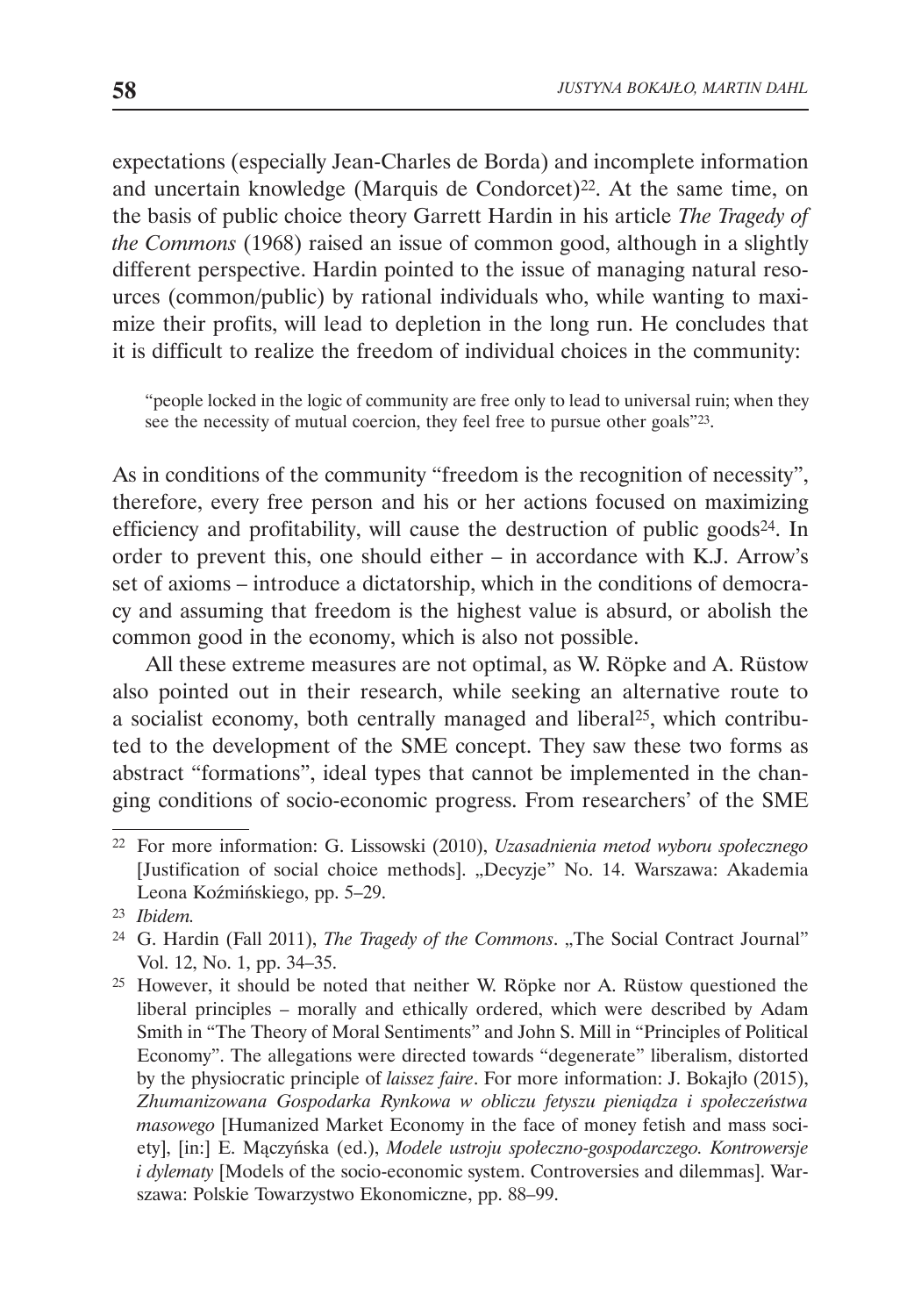point of view, the idea of the *third way* was a synthetic concept to a large extent<sup>26</sup>. It was about proper management of the system structure, not only by formal institutions, but also by special influence of informal institutions; not about the management of processes, but the establishment of an organized framework of order (*Ordnungspolitik*) that would enable free and effective shaping of these socio-economic processes. The role of a human is crucial to maintaining the system's coherence: its responsibility and solidarity, social communication, customs, creation of social groups, implementation of rules of conduct, rules and norms of their functioning, enforcement and supervision.

Fundamental significance of informal institutions (of relations and social ties in the cultural and axiological context) in solving the dilemma of the common good, was attributed to Elinor Ostrom. Only members of society/optimal communities (Pareto meaning) are able to create the most satisfactory solutions for themselves. Especially when it comes to long-term, sustainable, and productive use of natural resources. Neither the omnipotent state nor the free market mechanisms are able to do that better<sup>27</sup>.

## 3. Relations Between the Concept of Sustainable Development and Wilhelm Röpke and Alexander Rüstow's Socio-Economic and Political Thought

Dynamic development of the world economy that has been observed since the second half of the twentieth century has led to unprecedented economic growth, but also to growing social disproportions and burdening the natural environment. Since 1950 global production of goods and services has increased sevenfold. The world population that year was 2.5 billion and in 2012 it exceeded 7 billion people<sup>28</sup>. Over the same period, there has been a fivefold increase in fishing, meat production and energy demand. The emission of carbon dioxide – the main greenhouse gas responsible for global warming – has increased fourfold. Rapid development of agriculture in the

<sup>26</sup> A. Rüstow (2001)*, Das Versagen des Wirtschaftsliberalismus*. *Das neoliberale Projekt*, 3. Überarbeitete Auflage mit Übersetzungen, hrsg. von F.P. Riguad und G.M. Riguad, Metropolis – Verlag, Marburg, pp. 282–283.

<sup>27</sup> E. Ostrom (1990), *Governing the commons. The evolution of institutions for collective action*. United Kingdom: Cambridge University Press.

<sup>28</sup> *World Population. Historical Estimates of World Population*, http://www.census.gov/ population/international/data/worldpop/table\_history.php [Accessed: 15.08.2018].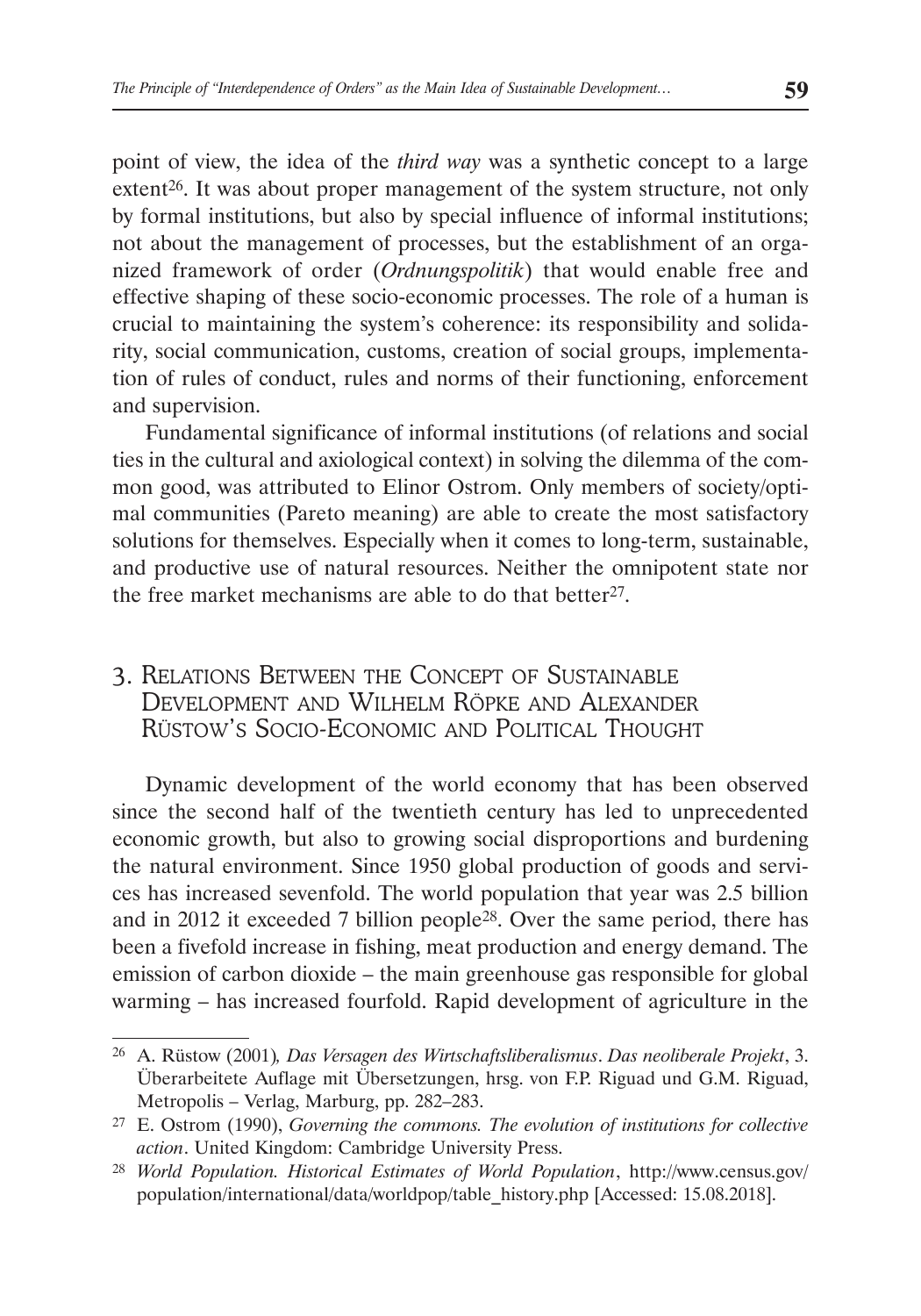20th century has led to an increase in the consumption of drinking water by 600%29. However, this has not translated into an improvement in the quality of life of the majority of the world's population. In the second decade of the 21st century 20% of the population still has no access to drinking water, 40% to electricity and sanitation, and 800 million people suffer from malnutrition. L. Pawłowski aptly notes that:

"only one fifth of people live in industrialized countries, with highly pollutive production and consumption levels. The other four fifth are residents of developing countries, mostly living in poverty"30.

Liberal capitalism that dominates in most countries or a more "mutated" neoliberal capitalist trend31, based on competition and unlimited growth of production and consumption, causes growing demand for soil resources, also non-renewable ones. Forecasts predict that by 2050 world population will increase by another 3 billion people, which will put additional pressure on the natural environment. Competition, which in economic relations has a beneficial effect because it contributes to the increase of efficiency, innovation, and progress, has a disintegrating effect on social relations as it assumes the maximization of profits. However, this is not a profit that is developed jointly, in cooperation, ensuring social stability and durability of development but often based on speculation, dishonesty and, risk. This trend is noticeable not only at the level of the societies of individual countries but also in international relations.

Liberalization of markets and trade, increasing mobility of goods, capital and production factors, development of computerization and technology are all natural consequences of globalization and contribute to development and progress, greater mobility of capital, goods and work. On the other hand, there are negative consequences of the process of industrialization mainly in the sphere of natural environment. In this situation, it is necessary to look for alternative ways of a more cohesive and balanced socio-economic

<sup>29</sup> L. Pawłowski (2011), *Rola monitoringu środowiska w realizacji zrównoważonego rozwoju*  [The role of environmental monitoring in the implementation of sustainable development]. "Rocznik Ochrony Środowiska", Vol. 13, p. 338, www.ros.edu.pl [Accessed: 15.08.2018].

<sup>30</sup> *Ibidem*, p. 338.

<sup>31</sup> G. Kołodko (2010), *Neoliberalizm i systemowy kryzys globalnej gospodarki* [Neoliberalism and the systemic crisis of the global economy], [in:] G. Kołodko (ed.), *Globalisation, Crisis and What Next?* Warszawa: Poltext, p. 95.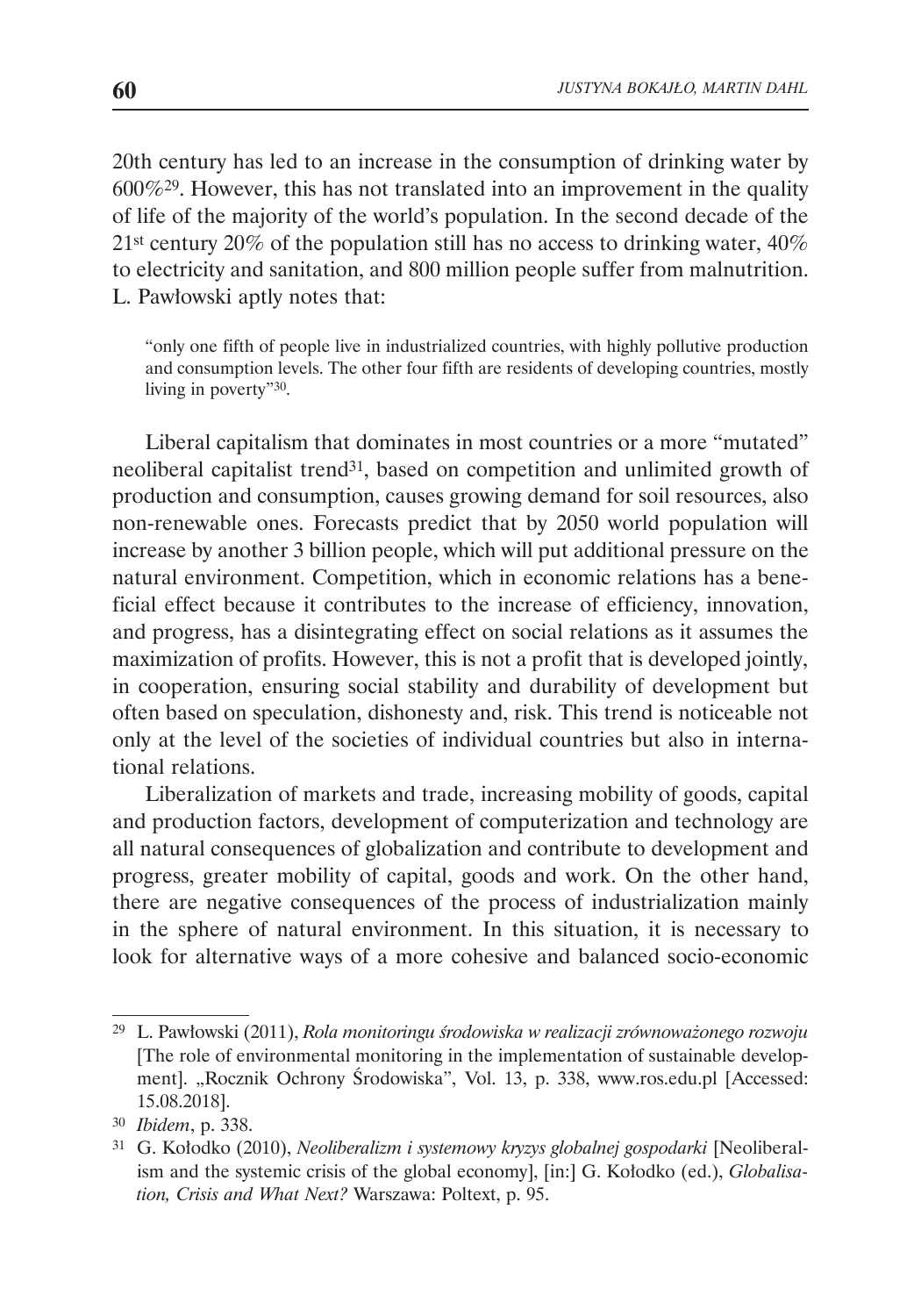development. The concept of sustainable development is a part of this discourse. However, it raises a question as as to what extent it can be consistent with the views presented by the adherents of ordoliberalism and the style of the SME.

The concept of *sustainable development* was introduced in 1713 by Hanns Carl von Carlowitz, the head of the Royal Mining Authority in the Kingdom of Saxony. In practice, the strategy for balancing natural resources was used in the European Enlightenment; back then it was about the key raw material – wood. Its shortage contributed to the long-term planning of forest areas development in order to be able to pass them on to future generations<sup>32</sup>.

It is difficult to define unequivocally the methodological approach to the concept of sustainable development. Józefa Famielec classified this category into the so-called ecological economics based on neoclassical economics, in which the main assumption concerns economic rationality and the long-term paradigm of market equilibrium (John B. Say). Although, as J. Famielec observes, these assumptions are at odds with the idea of development, which generates inequalities33. Bogusław Fiedor adds that sustainable development is a theoretical category, which should be considered on the basis of economic growth models, in the context of its durability, namely if it is long-run34. What still links both of these views is drawing attention to its multidimensionality, interdisciplinarity, and normative character, which is also indicated by the definitions of this concept.

Sustainable development is perceived as the interdependence of social, economic, ecological, and cultural orders, while the goal is to ensure economic growth and social well-being in a multi-generational perspective. In the literature of the subject it is defined as development: "which satisfies

<sup>32</sup> U. Grober (2007), *Deep roots: A conceptual history of 'sustainable development' (Nachhaltigkeit)*. WZB Discussion Paper, No. P 2007-002. Berlin: Wissenschaftszentrum, Berlin für Sozialforschung (WZB), p. 3.

<sup>33</sup> J. Famielec (2014), *Rozwój zrównoważony a ordoliberalna koncepcja ładu gospodarczego* [Sustainable development and the ordoliberal concept of economic order], [in:] P. Pysz, A. Grabska, M. Moszyński (ed.), *Ład gospodarczy a współczesna ekonomia* [Economic order and contemporary economics]. Warszawa: Wydawnictwo Naukowe PWN, p. 209.

<sup>34</sup> B. Fiedor (2014), *Ekologiczny wymiar trwałego rozwoju a koncepcja społecznej gospodarki rynkowej* [Ecological dimension of sustainable development and the concept of the social market economy], [in:] P. Pysz, A. Grabska, M. Moszyński (ed.), *Ład gospodarczy a współczesna ekonomia* [Economic order and contemporary economics]. Warszawa: Wydawnictwo Naukowe, p. 211 etc.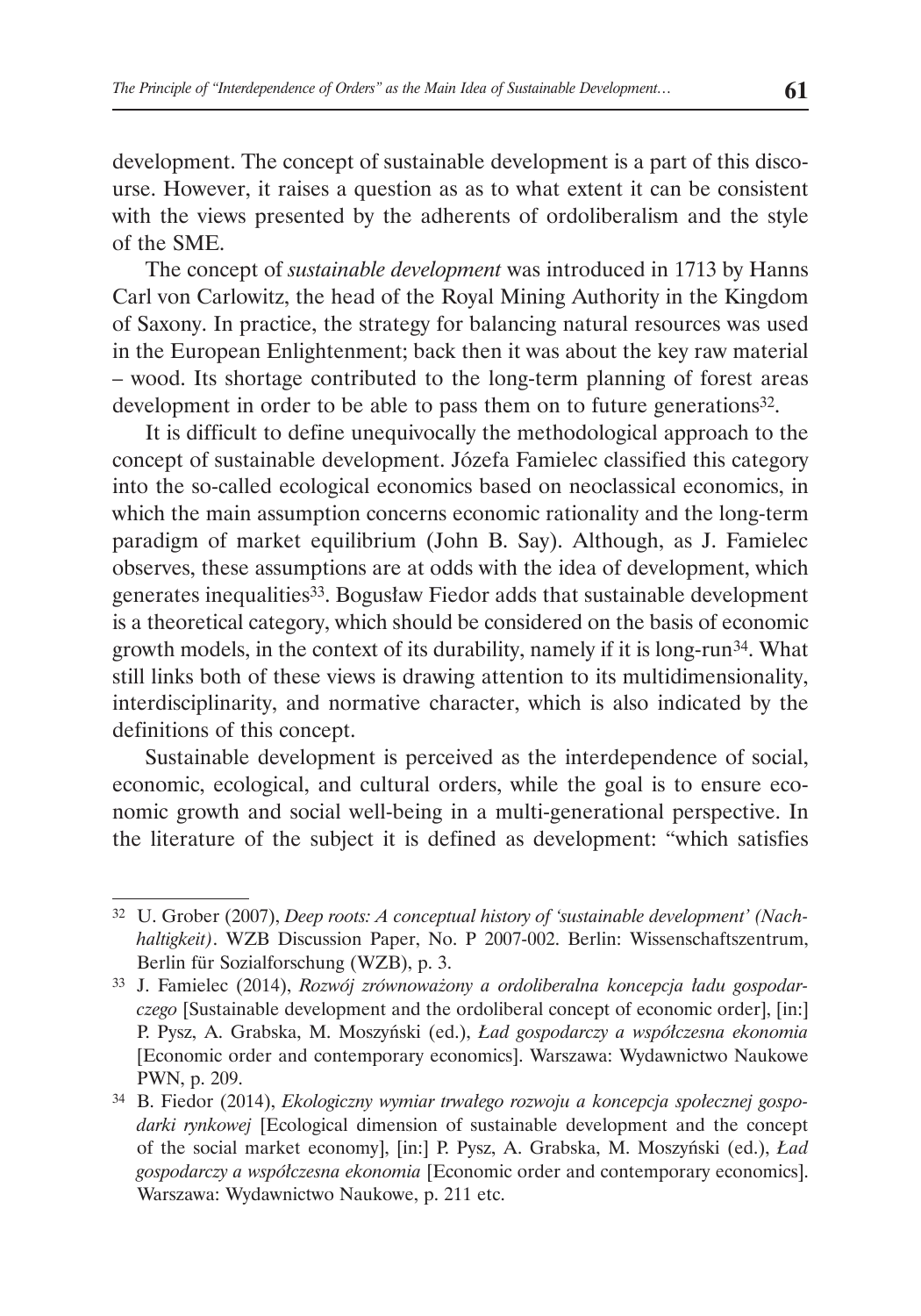the present needs without jeopardizing the possibilities of satisfying the needs of future generations"35. The United Nations use a similar definition:

"Sustainable development meets the basic needs of all people and preserves, protects, restores health and integrity of the ecosystem without jeopardizing the ability to meet the needs of future generations and without exceeding the long-term limits of Earth's ecosystem capacity"36.

What's more, the UN introduces the term *sustainable society* to political practice, which requires both individual and collective responsibility for the ecosystem. Therefore, the society should be so conscious and mature as to "control its development in order to maintain homeostasis and symbiosis with nature", bearing in mind:

"economical production and consumption as well as utilization of waste, and taking care of the future consequences of undertaken actions"37.

The above assumption assumes self-sustaining development, in which natural raw materials are replaced by secondary raw materials generated from waste, while the energy needed for development is obtained from natural sources.

The concept of sustainable development can also be understood as a type of socio-economic system of the state, which focuses on sustainable economic development, social justice, and protection of the environment38. It is a type of a philosophy of organized action in the area of growth (income, output, investment, capital, etc.) measured by traditional GDP indicator, development related to civilizational as well as cultural progress and long- -term improvement of quality of life: "more quality of life for all – today and tomorrow"<sup>39</sup>, with particular emphasis on environmental goals and taking into account the negative environmental effects associated with the functioning of the market economy.

<sup>35</sup> *Our Common Future. Report of the World Commission on Environment and Development*, http://www.un-documents.net/our-common-future.pdf [Accessed: 15.09.2018].

<sup>36</sup> *Sustainable Development: From Brundtland to Rio 2012*, www.un.org [Accessed: 15.09.2018].

<sup>37</sup> Cited: J. Famielec, S. Famielec (2016), *Integration of Economic, Technical and Chemical Sciences for Sustainable Development*. "Ekonomia i Środowisko" No. 3 (58), Białystok, pp. 51–52.

<sup>38</sup> *Soziale ökologische Marktwirtschaft*, http://www.wirtschaftslexikon.co/d/soziale-oekologische-marktwirtschaft/soziale-oekologische-marktwirtschaft.htm [Accessed: 10.08.2018].

<sup>39</sup> *Ökosoziale Marktwirtschaft für eine zukunftsfähige Gesellschaftsordnung*, Ökosoziales Forum Österreich, Wien 2012, p. 2.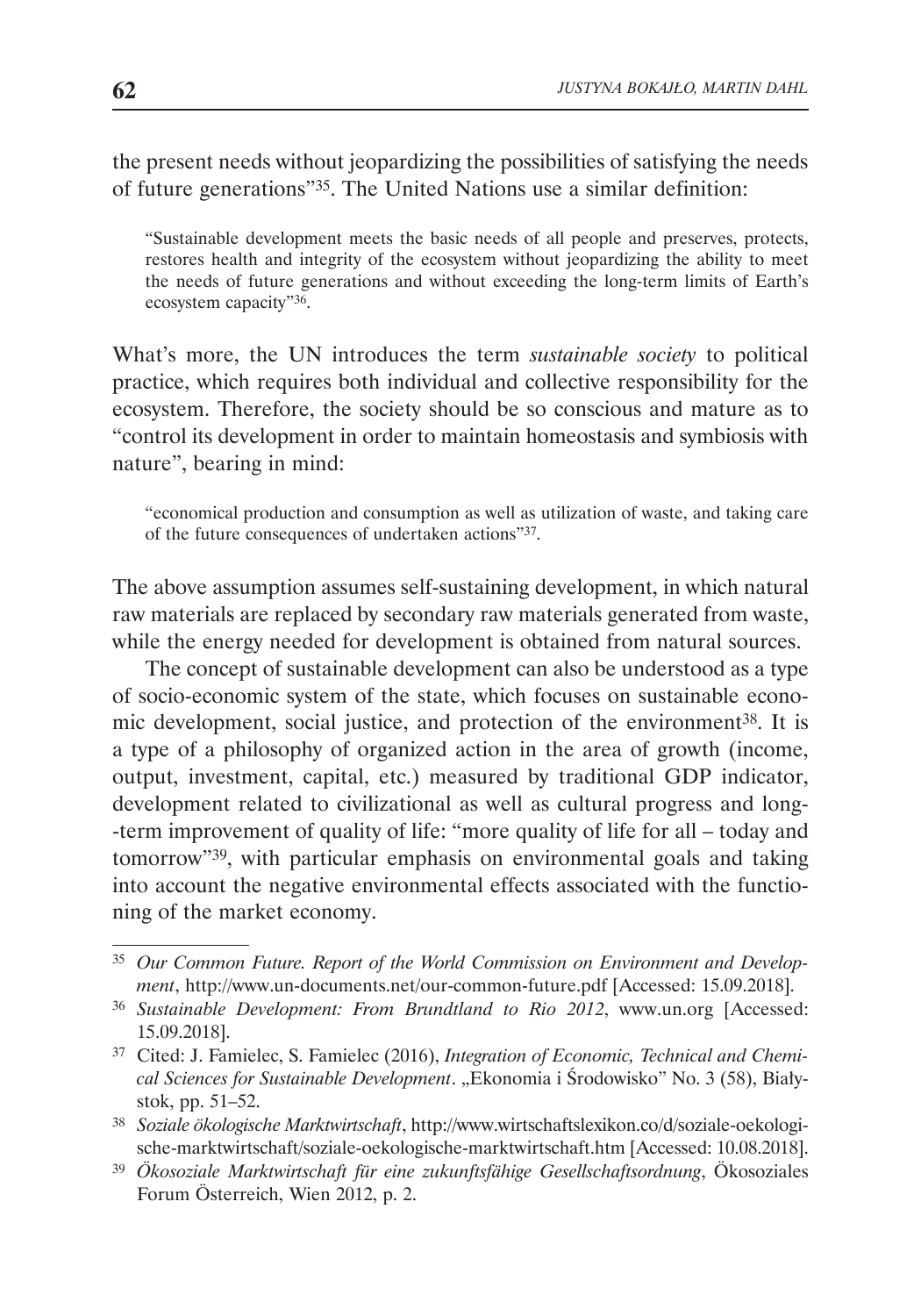Thus, the link between the concept of sustainable development and the ideas of Röpke and Rüstow is striving to complement the market with rational state intervention. It is assumed that the market itself is not able to achieve the desired socio-economic goals, as a result of the inability to properly allocate resources. On the other hand, excessive interference of a state do not lead to the improvement of economic efficiency. The *third way* turns out to be the compatibility and mutual support of market and non-market institutions, formal and informal in the development process. Mrinal Datta-Chaudhuri admits that market plays an essential role in mobilizing people and imposing discipline on manufacturers to strengthen their competitive advantages. However, in a changing world, it is unable to automatically adapt to evolving challenges and circumstances. That is why governments should activate, support and promote market functions on the basis of particular rules of e.g. establishing a system of penalties and rewards for violating or adhering to the rules of cooperation and "strengthening market institutions so that they can effectively influence the behavior of business entities". However, in these areas of its failure, it is essential that the state "creates appropriate non-market institutions"40. Therefore, it is not about interference in economic and social processes as in the case of the adherents of ordoliberalism. It is about establishing an effective, sensible, honest legal and institutional framework.

Participation of the whole society and every human being – as the most important entity – is necessary to achieve the best possible and optimal reconciliation of the interests of individuals with the well-being of future generations on the level of economic, social, and ecological order, which is a common good. Contribution of individual members of society to the development of political, cultural, and institutional order as well as active participation in economic processes is associated with the notion of freedom; negative freedom, *from* (bondage, poverty, suffering, hunger, low standard of living, lack of prospects) and positive freedom, *to*, resulting from the:

"desires of an individual wanting to be a master of his/her fate. I wish my life and decisions depended on me, not on external forces of any type. I want to be my own tool, not a tool of someone else's will. I want to be a subject, not an object"41.

<sup>&</sup>lt;sup>40</sup> M. Datta-Chaudhuri (1990), *Market Failure and Government Failure*, "The Journal of Economic Perspectives" Vol. M. 4, No. 3, American Economic Association, p. 38.

<sup>41</sup> I. Berlin (1994), *Four Essays on Liberty*. Warszawa: Wydawnictwo Naukowe PWN, p. 192.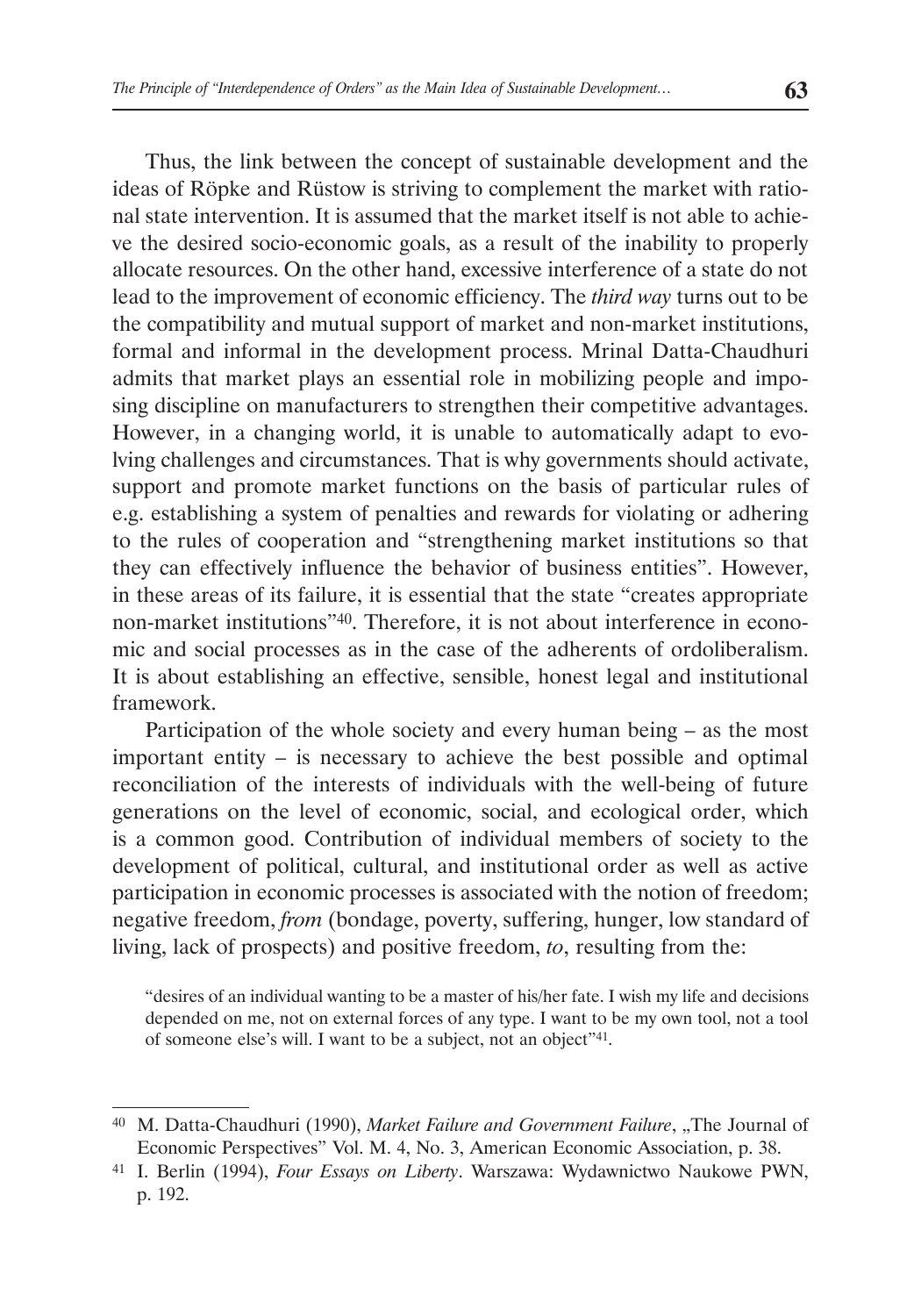A man, according to W. Röpke and A. Rüstow, which is also noticeable in the context of the principle of sustainable development, is an entity not only by natural rights (to life, freedom, and property), but, above all, by the fact of being free and this determines his dignity. These two values, in turn, are carried out best in the community as a family and all other social, national, and regional groups (such as the European Union). In this sense, freedom is inseparable from responsibility and readiness to bear the consequences of their actions, for all these groups and for their future, which Friedrich A. von Hayek referred to:

"(...) we let people decide for themselves, because usually, they are best aware of the circumstances in which they operate, we are also interested in providing them the conditions to use this knowledge with the best result. (...) Liability, therefore, assumes the ability of people to act rationally and aims at making them act more rationally than without this stimulus"<sup>42</sup>.

Ultimately, the guiding thought of ordoliberalism, the SME and its approach to economic humanism and sustainable development, which is the quintessence of all common features, is the idea of "prosperity for all" (*Wohlstand für Alle*). This idea became the leading slogan of Ludwig Erhard, the Minister of Economics in the government of Konrad Adenauer. It is led by political integrity, open, democratic civil society, development of human capital, which seeks to reduce social exclusion on the basis of subsidiarity, and finally the principle of justice and intergenerational solidarity43.

#### **CONCLUSIONS**

Although neither the SME nor its component of sociological neoliberalism promoted by A. Rüstow nor the economic humanism of W. Röpke explicitly affects the issue of sustainable development. However, by defining the concept of the desired economic and social order, it clearly indicates these features of the individual, society and role states and principles that should determine the political and economic reality that are compatible with the goals of the idea of sustainable development.

Assuming that the SME (in the same form as it was introduced at the end of the 1940s in West Germany) was an adequate concept of state deve-

<sup>42</sup> F.A. Hayek von (2006), *The Constitution of Liberty*. Warszawa: Wydawnictwo Naukowe PWN, p. 86.

<sup>43</sup> *Europa. Activities of the European Union. Summaries of legislation, Strategy for sustainable development,* 28.03.2008, http://europa.eu/scadplus/leg/en/lvb/l28117.htm.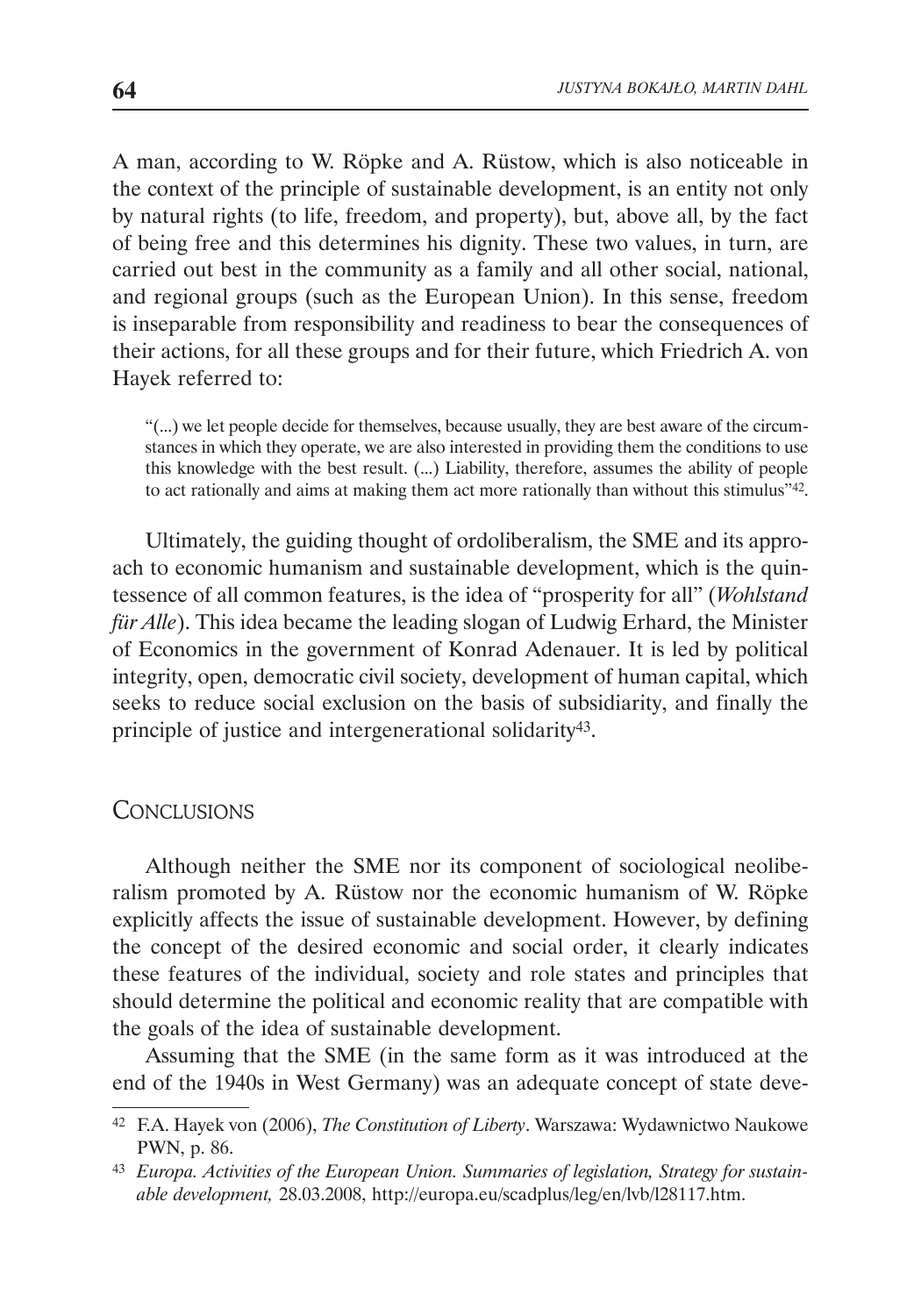lopment at a specific time, the conclusion could be that the search for the so-called the *third way* of development is a continuous process. This, in turn, means that in the light of new challenges and threats related to globalization (intensification of interregional and cross-border cooperation or excessive liberalization which is an incentive to risk and moral hazard, utilitarianism, and social atomization) socio-economic and ecological problems grow and the idea of sustainable development is a part of this discourse. What is more, all these views go into the problem of "dehumanized" capitalism, dividing modern societies into developing much slower in the so-called *rusty belts* and those whose development in the so-called *sunny belts* is much more efficient. That is why it is so important to place a human individual – a person and his/ her needs in the center of attention. In traditional economic and political- -social approaches, this view is too simplified, as it refers only to the material sphere. The adoption of such a stand was justified in the past centuries, but in the face of contemporary challenges it is worth placing the human role in a broader cultural and axiological context, emphasizing the importance of quality of life, which is primarily affected by the surrounding natural environment, quality of education and the level of health care. However, the interdependence and balance of orders emphasized in all concepts, is necessary so that the progress of civilization does not deepen social dichotomies and marginalize individuals, it does not contribute to the degradation of the natural environment and ultimately to a decrease in the quality of life. The role of the state, as mentioned by W. Röpke and A. Rüstow, is also important. It focuses mainly on coordination in such a way that the social order, implemented as a social policy, fulfills an integrating and complementary function in relation to the economic order implemented as an economic policy<sup>44</sup>. What's more, it is extremely important that both orders are in balance with the natural environment and prevented the specific determinism of market mechanisms taking into account the assumption of their failure. These are different views of W. Röpke and A. Rüstow from the tradition of classical economics, in which a high degree of rationality plays a role. They assumed that the management processes cannot be detached from the socio-institutional structure, axiological and environmental sphere, and "liberal interventionism" of the state as it is necessary to maintain the stability of the system structure45. This

<sup>44</sup> E. Florczak, T. Gardziński (2018), *Social Innovations in the Aspect of Social Economy*. "International Journal of New Economics and Social Sciences", No. 1(7), pp. 104–107.

<sup>45</sup> In this approach the structure of the system is understood as "a type of interdependence and interaction between elements of the system, necessary for the proper functioning". It's about "(...) internal organization and the interactions that dominate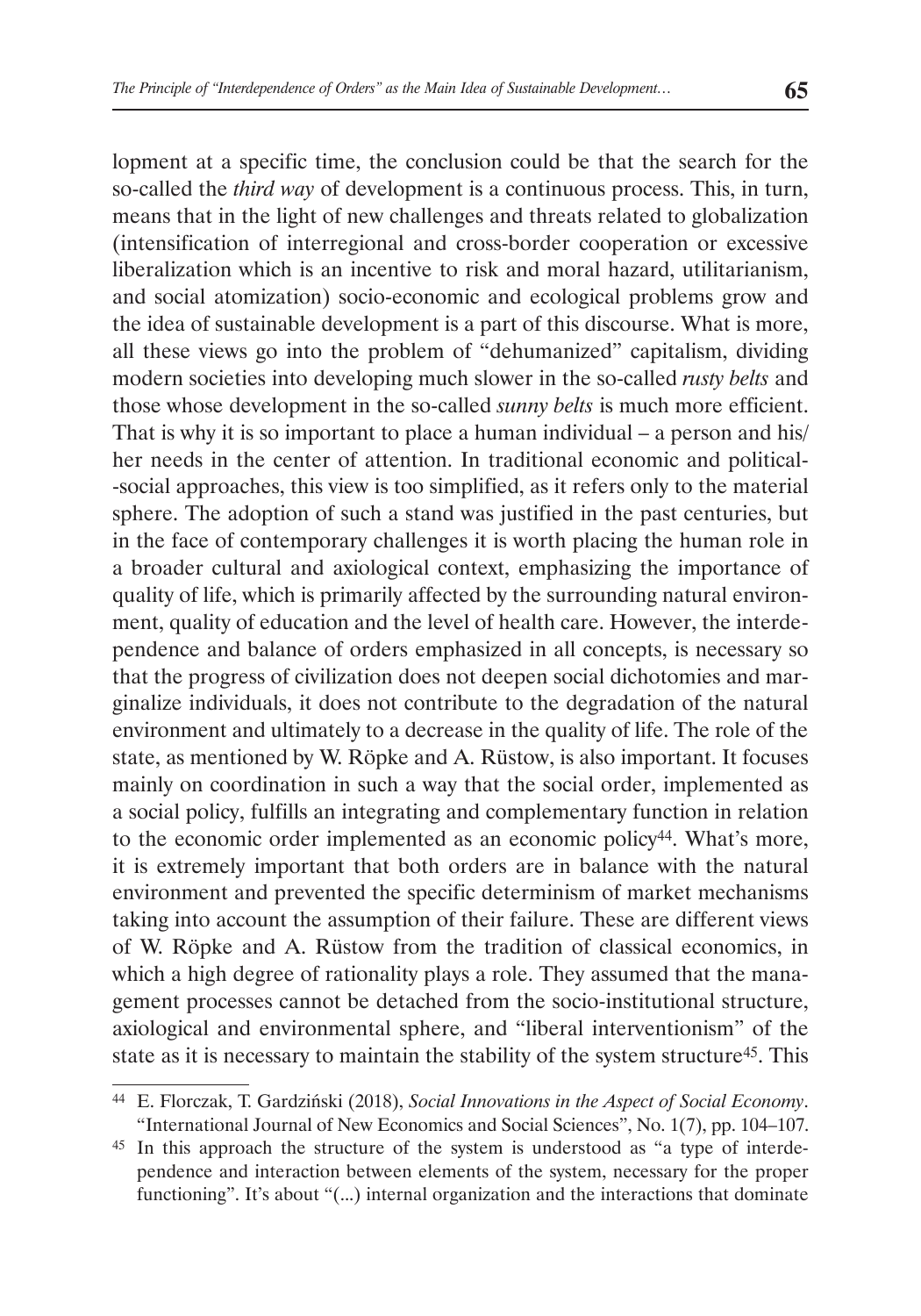view is completely different from the hypothesis of rational expectations, in the spirit of which Robert Lucas, a representative of the new (macro-) classical economy, refers to the lack of legitimacy of all state activities<sup>46</sup>. It should be emphasized that Lucas criticism of the expansive policy, interfering in the course of economic processes, is directed against the interventionist ideas of John M. Keynes, which are also rejected by W. Röpke and A. Rüstow.

In their views on the sustainable functioning of the order, they developed a part of the SME concept, which included a sociological and philosophical perspective, trying to find a social balance between freedom and social security, the so-called the *third way*, an alternative to capitalism determined by the *laissez-faire* principle47 as well as the interventionist economy, or in the extreme version, command and resolution. Their goal, therefore, is focused not so much around economic growth and striving to raise the relative indicator of economic activity, which is GDP, but on ways to achieve dynamic and long-term socio-economic development. Sustainability and durability of the order can be realized when in the organized legal framework the activity of members of the social community is based on free competition and its moral and ethical norms. A subsidiary state supports a self-organizing civil society, creating conditions for a dignified and satisfying life; it facilitates the process of inclusion – social integration "in a way that does not transform into a type of collectivism, which would go beyond the principle of social solidarity"48.

in it". For more information: T. Łoś-Nowak (2000), *Stosunki Międzynarodowe. Teorie – systemy – uczestnicy* [International Relations. Theories, systems, actors]. Wrocław: Wydawnictwo Uniwersytetu Wrocławskiego, pp. 99–101.

<sup>46</sup> For more information: M. Krawczyk (2016), *Oczekiwania i decyzje gospodarstw domowych oraz przedsiębiorstw a makroekonomiczne konsekwencje polityki gospodarczej*  [Expectations and decisions of households and enterprises vs. macroeconomic consequences of economic policy], Kwartalnik Kolegium Ekonomiczno-Społecznego Studia i Prace, no. 2. Warszawa: Szkoła Główna Handlowa, pp. 29–48; W. Giza (2013), *Społeczna Gospodarka Rynkowa jako synteza "podejścia naukowego" i "inżynierii"* [The Social Market Economy as a synthesis of "scientific approach" and "engineering"], [in:] E. Mączyńska, P. Pysz (ed.), *Ordoliberalizm i Społeczna Gospodarka Rynkowa wobec wyzwań współczesności* [Ordoliberalizm and the Social Market Economy in the face of contemporary challenges]. Warszawa: Polskie Towarzystwo Ekonomiczne, pp. 107–108.

<sup>47</sup> L.H. White (2012), *The clash of economic ideas the great policy debates and experiments of the last hundred years*. Cambridge: Cambridge University Press, pp. 12–31.

<sup>48</sup> Cited: J. Bokajło (2014), *Porównanie koncepcji ładu społeczno-gospodarczego A. Rüstowa, W. Röpkego i A. Müllera-Armacka* [Comparison of the concept of socio-economic order of A. Rüstow, W. Röpke and A. Müller-Armack], [in:] P. Pysz, A. Grabska, M. Moszyński (ed.), *Ład gospodarczy a współczesna ekonomia* [Economic order and contemporary economics]. Warszawa: Wydawnictwo Naukowe PWN, p. 233.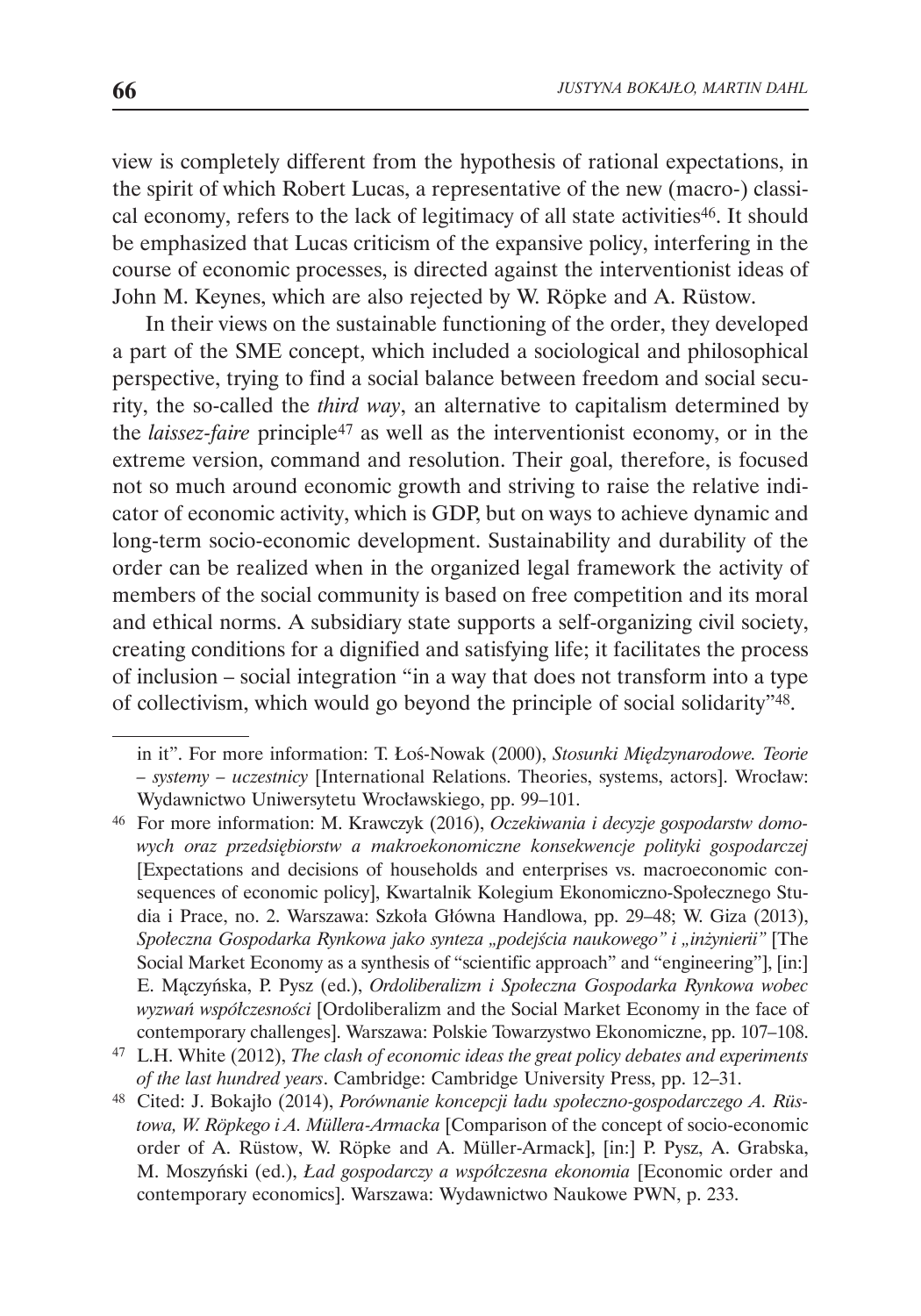### **REFERENCES**

Berlin I. (1994), *Four Essays on Liberty*. Warszawa: Wydawnictwo Naukowe PWN.

- Bokajło J. (2014), *Porównanie koncepcji ładu społeczno-gospodarczego A. Rüstowa, W. Röpkego i A. Müllera-Armacka* [Comparison of the concept of socio-economic order of A. Rüstow, W. Röpke and A. Müller-Armack], [in:] P. Pysz, A. Grabska, M. Moszyński (ed.), *Ład gospodarczy a współczesna ekonomia* [Economic order and contemporary economics]. Warszawa: Wydawnictwo Naukowe PWN.
- Bokajło J. (2015), *Zhumanizowana Gospodarka Rynkowa w obliczu fetyszu pieniądza i społeczeństwa masowego* [Humanized Market Economy in the face of money fetish and mass society], [in:] E. Mączyńska (ed.), *Modele ustroju społeczno-gospodarczego. Kontrowersje i dylematy* [Models of the socio-economic system. Controversies and dilemmas]. Warszawa: Polskie Towarzystwo Ekonomiczne.
- Bokajło W., Pacześniak A. (ed.) (2008), *Podstawy europeistyki. Podręcznik akademicki* [Fundamentals of European Studies. Academic textbook]. Wrocław: Alta2.
- Datta-Chaudhuri M. (1990), *Market Failure and Government Failure*, "The Journal of Economic Perspectives" Vol. M. 4, No. 3, American Economic Association.
- Dörr J. (2017), *Die europäische Kohäsionspolitik: Eine ordnungsökonomische Perspektive*. Berlin/ Boston: Walter de Gruyter.
- *Europe. Activities of the European Union. Summaries of legislation, Strategy for sustainable development*, 28.03.2008, Accessed: http://europa.eu/scadplus/ leg/en/lvb/l28117.html
- Famielec J. (2014), *Rozwój zrównoważony a ordoliberalna koncepcja ładu gospodarczego* [Sustainable development and the ordoliberal concept of economic order], [in:] P. Pysz, A. Grabska, M. Moszyński (ed.), *Ład gospodarczy a współczesna ekonomia* [Economic order and contemporary economics]. Warszawa: Wydawnictwo Naukowe PWN.
- Famielec J., Famielec S. (2016), *Integration of Economic, Technical and Chemical Sciences for Sustainable Development*. "Ekonomia i Środowisko" no. 3 (58), Białystok.
- Fiedor B. (2014), *Ekologiczny wymiar trwałego rozwoju a koncepcja społecznej gospodarki rynkowej* [Ecological dimension of sustainable development and the concept of the social market economy], [in:] P. Pysz, A. Grabska, M. Moszyński (ed.), *Ład gospodarczy a współczesna ekonomia* [Economic order and contemporary economics]. Warszawa: Wydawnictwo Naukowe PWN.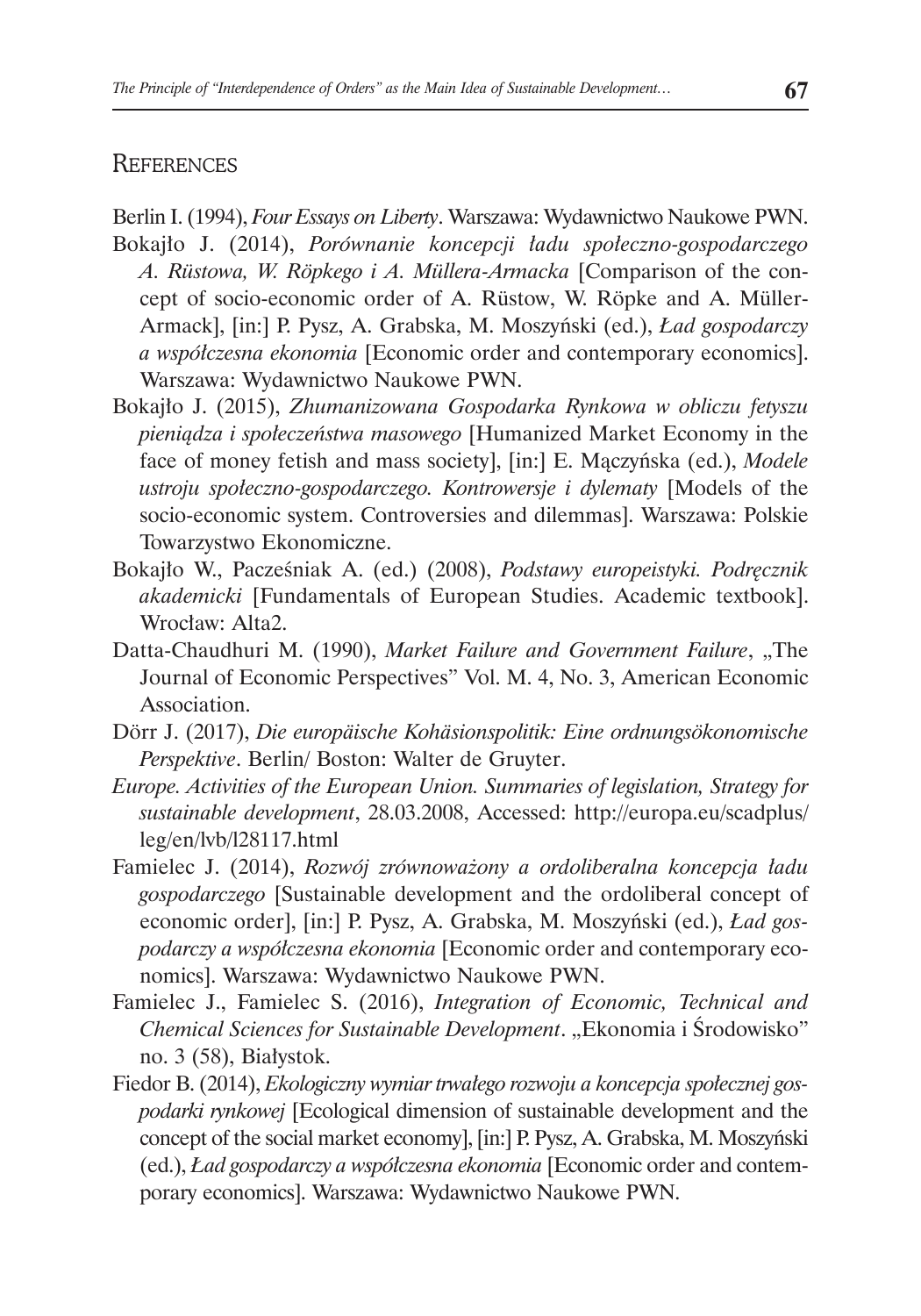- Florczak E., Gardziński T. (2018), *Social Innovations in the Aspect of Social Economy*. "International Journal of New Economics and Social Sciences", No. 1(7).
- Giza W. (2013), *Społeczna Gospodarka Rynkowa jako synteza "podejścia naukowego" i "inżynierii"* [The Social Market Economy as a synthesis of "scientific approach" and "engineering"], [in:] E. Mączyńska, P. Pysz (ed.), *Ordoliberalizm i Społeczna Gospodarka Rynkowa wobec wyzwań współczesności* [Ordoliberalism and the Social Market Economy in the face of contemporary challenges]. Warszawa: Polskie Towarzystwo Ekonomiczne.
- Grober U. (2007), *Deep roots: A conceptual history of 'sustainable development' (Nachhaltigkeit)*. WZB Discussion Paper, No. P 2007-002. Berlin: Wissenschaftszentrum, Berlin für Sozialforschung (WZB).
- Hardin G. (Fall 2001), *The Tragedy of the Commons*. "The Social Contract Journal", Vol. 12, Number 1.
- Haselbach D. (1991), *Autoritärer Liberalismus und Soziale Marktwirtschaft*. Baden-Baden: Nomos Verlagsgesellschaft.
- Hayek F.A. von (2006), *The Constitution of Liberty*. Warszawa: Wydawnictwo Naukowe PWN.
- Henger J. (2000), *Alexander Rüstow: Ordnungspolitische Konzeption und Einfluss auf das wirtschaftspolitische Leitbild der Nachkriegszeit in der Bundesrepublik Deutschland*. Stuttgart: Lucius & Lucius.
- Kłoskowska A. (2011), *Kultura masowa* [Mass culture]. Warszawa: Wydawnictwo Naukowe PWN.
- Krawczewski A., (1962), *"Anty-Keynesizm" liberałów niemieckich* ["Anti-Keynesianism" of German liberals]. "Ekonomista", No. 1.
- Krawczyk M. (2016), *Oczekiwania i decyzje gospodarstw domowych oraz przedsiębiorstw a makroekonomiczne konsekwencje polityki gospodarczej* [Expectations and decisions of households and enterprises vs. macroeconomic consequences of economic policy], "Kwartalnik Kolegium Ekonomiczno-Społecznego Studia i Prace" no. 2. Warszawa: Szkoła Główna Handlowa.
- Kołodko G. (2010), *Neoliberalizm i systemowy kryzys globalnej gospodarki* [Neoliberalism and the systemic crisis of the global economy], [in:] G. Kołodko (ed.), *Globalisation, Crisis and What Next?*. Warszawa: Poltext.
- Lewandowski J. (1991), *Neoliberałowie wobec współczesności* [Neoliberals towards contemporary times]. Gdynia: ATEXT.
- Lissowski G. (2010), *Uzasadnienia metod wyboru społecznego* [Justification of social choice methods]. "Decyzje", No. 14. Warszawa: Akademia Leona Koźmińskiego.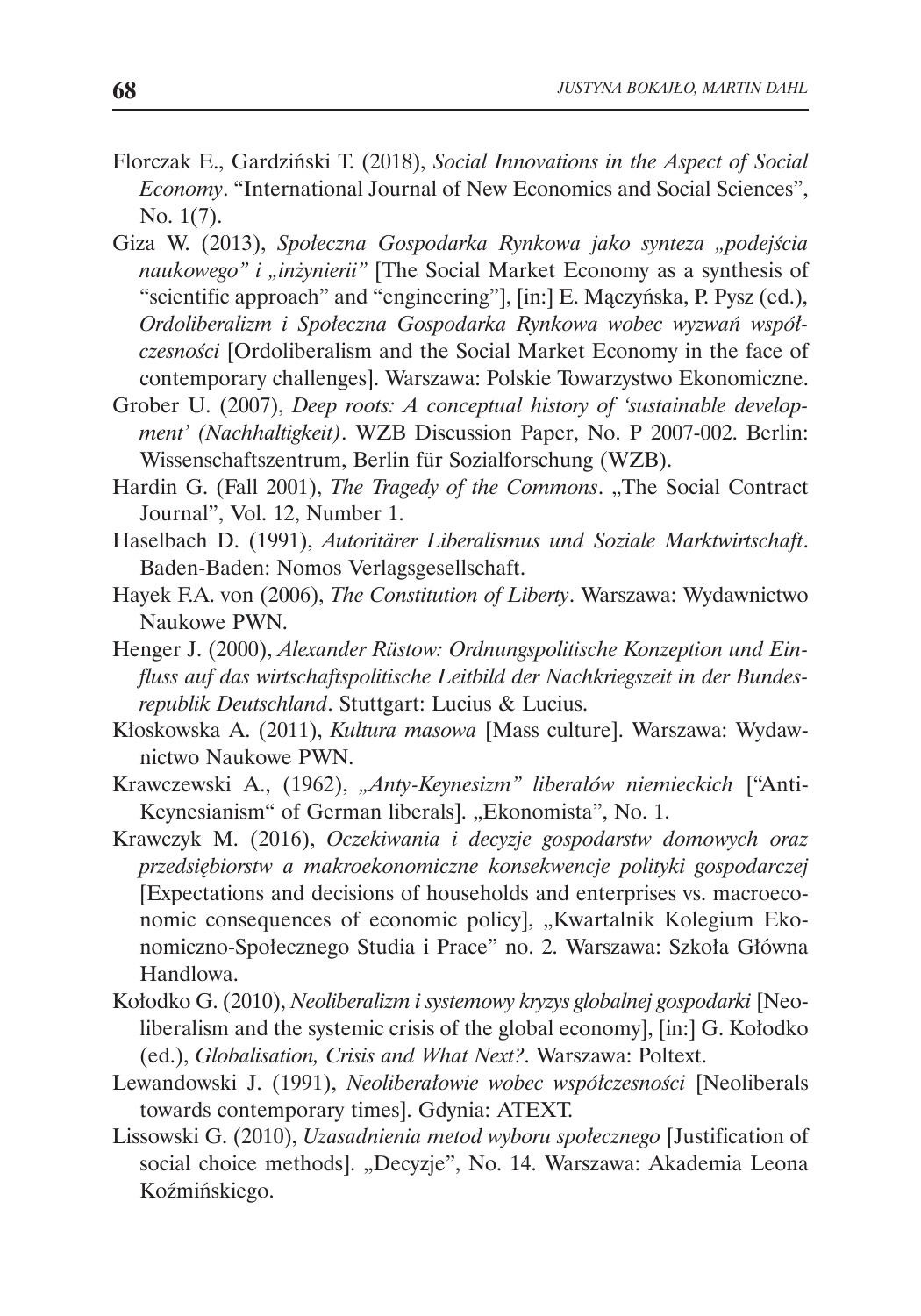- Łoś-Nowak T. (2000), *Stosunki Międzynarodowe. Teorie systemy uczestnicy* [International Relations. Theories – systems – actors]. Wrocław: Wydawnictwo Uniwersytetu Wrocławskiego.
- Maier-Rigaud F.P., Maier-Rigaud R. (2009), *Rüstows Konzept der Sozialen Marktwirtschaft – Sozial- und wettbewerbspolitische Dimensionen einer überwirtschaftlichen Ordnung*, [in:] M.C. Mländer, P. Ulrich (Hrsg.), *60. Jahre Soziale Marktwirtschaft, Illusionen und Reinterpretationen einer ordnungspolitischen Integrationsformel*. 1. Auflage, Haupt Verlag, Bern–Stuttgart–Wien.
- Miksch L. (1947), *Wettbewerb als Aufgabe. Die Grundsätze einer Wettbewerbsordnung*, Stuttgart, Berlin. 2., erweiterte Auflage, Godesberg.
- Ostrom E. (1990), *Governing the commons. The evolution of institutions for collective action*. United Kingdom: Cambridge University Press.
- *Our Common Future. Report of the World Commission on Environment and Development*, http://www.un-documents.net/our-common-future.pdf [Accessed: 15.09.2018].
- *Ökosoziale Marktwirtschaft für eine zukunftsfähige Gesellschaftsordnung*, Ökosoziales Forum Österreich, Wien 2012.
- Pawłowski L. (2011), *Rola monitoringu środowiska w realizacji zrównoważonego rozwoju* [The role of environmental monitoring in the implementation of sustainable development]. "Rocznik Ochrony Środowiska", Vol. 13, p. 338, www.ros.edu.pl [Accessed: 15.08.2018].
- Prollius M. von, *Alexander Rüstow, Deutscher Sozialphilosoph, Kultursoziologe und Nationalökonom (1885–1963)*, http://michael.von.prollius.de/archiv/ liberty.li\_AlexanderRuestow\_MvP.pdf, s. 1 [Accessed: 10.10.2018].
- Röpke W. (1942), *Die Gesellschaftskrise der Gegenwart*. 5. Auflage, Eugen-Rentsch-*Verlag*. Erlenbach–Zürich.
- Rüstow A. (2001), *Das Versagen des Wirtschaftsliberalismus. Das neoliberale Projekt*, 3. Überarbeitete Auflage mit Übersetzungen, hrsg. von F.P. Riguad und G.M. Riguad, Metropolis – Verlag, Marburg.
- Rüstow A. (1950), *Ortsbestimmung der Gegenwart. Eine Universalgeschichtliche Kulturkritik*, Band 1.: Ursprung der Herrschaft, Eugen Rentsch Verlag, Erlenbach–Zürich.
- Rüstow A. (1963), *Wirtschaft als Dienerin der Menschlichkeit*, [in:] W. Hoch (Hrsg.), *Alexander Rüstow – Rede und Antwort*, Hoch Verlag, Ludwigsburg.
- Rüstow A. (1955), *Wirtschaftspolitische Probleme der sozialen Marktwirtschaft*, [in:] P.M. Boarman (Hrsg.), *Der Christ und die Soziale Marktwirtschaft*, Kohlhammer Verlag, Stuttgart–Köln.
- Sadurski W., Haber A. (1963), *Mity ekonomiczne w NRF* [Economic myths in NRF]. Wrocław–Warszawa–Kraków: Ossolineum.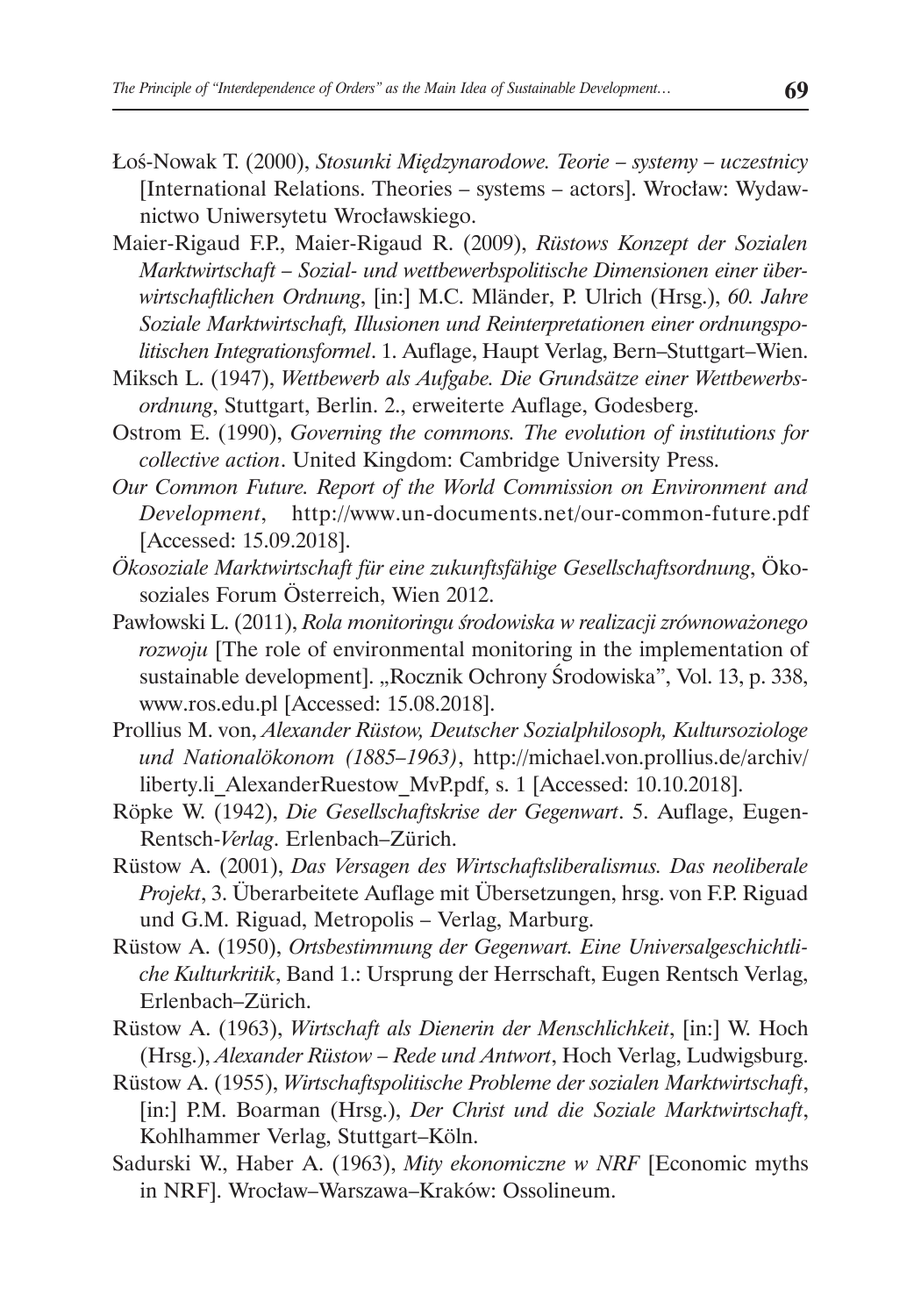- Scheu R., *Je grösser der Wohlstand, desto geringer die Wohlfahrt*. Schweizer Monat, Dossier Ausgabe 988 – Juli 2011, https://schweizermonat.ch/je-groesser-der-wohlstand-desto-geringer-die-wohlfahrt/ [Accessed: 31.10.2018].
- Schneider A.M. (2004), *Ordnungsaspekte in der Nationalökonomik. Eine historische Reflexion*. Haupt Verlag, Bern–Stuttgart–Wien.
- *Soziale ökologische Marktwirtschaft*, http://www.wirtschaftslexikon.co/d/soziale-oekologische-marktwirtschaft/soziale-oekologische-marktwirtschaft.htm [Accessed: 10.08.2018].
- *Sustainable Development: From Brundtland to Rio 2012*, www.un.org [Accessed: 15.09.2018].
- Weber M. (2002), *Economy and Society: An Outline of Interpretive Sociology*. Translated by D. Lachowska. Warszawa: Wydawnictwo Naukowe PWN.
- White L.H. (2012), *The clash of economic ideas the great policy debates and experiments of the last hundred years*. Cambridge: Cambridge University Press.
- *World Population. Historical Estimates of World Population*, http://www.census. gov/population/international/data/worldpop/table\_history.php [Accessed: 15.08.2018].
- Zweynert J. (December 2007), *Die Entstehung ordnungsökonomischer Paradigmen – theoriegeschichtliche Betrachtungen*. Hamburgisches Welt Wirtschafts Institut, Paper 5-2. Zweigniederlassung Thüringen.

The Principle of "Interdependence of Orders" as the Main Idea of Sustainable Development and the Basic Category of Wilhelm Röpke and Alexander Rüstow's Socio-Economic Thought

#### Abstract

In this study, the authors analyze the influence of the views of two adherents of ordoliberalism – Wilhelm Röpke and Alexander Rüstow on the development of the concept of sustainable development. The research question concerns the extent to which the ideas of both researchers focus on the long-term system's ability to achieve sustainable social development, taking into account the assumption of the interdependence of orders and special consideration of the role of a human being as a subject of civil society. The first part of the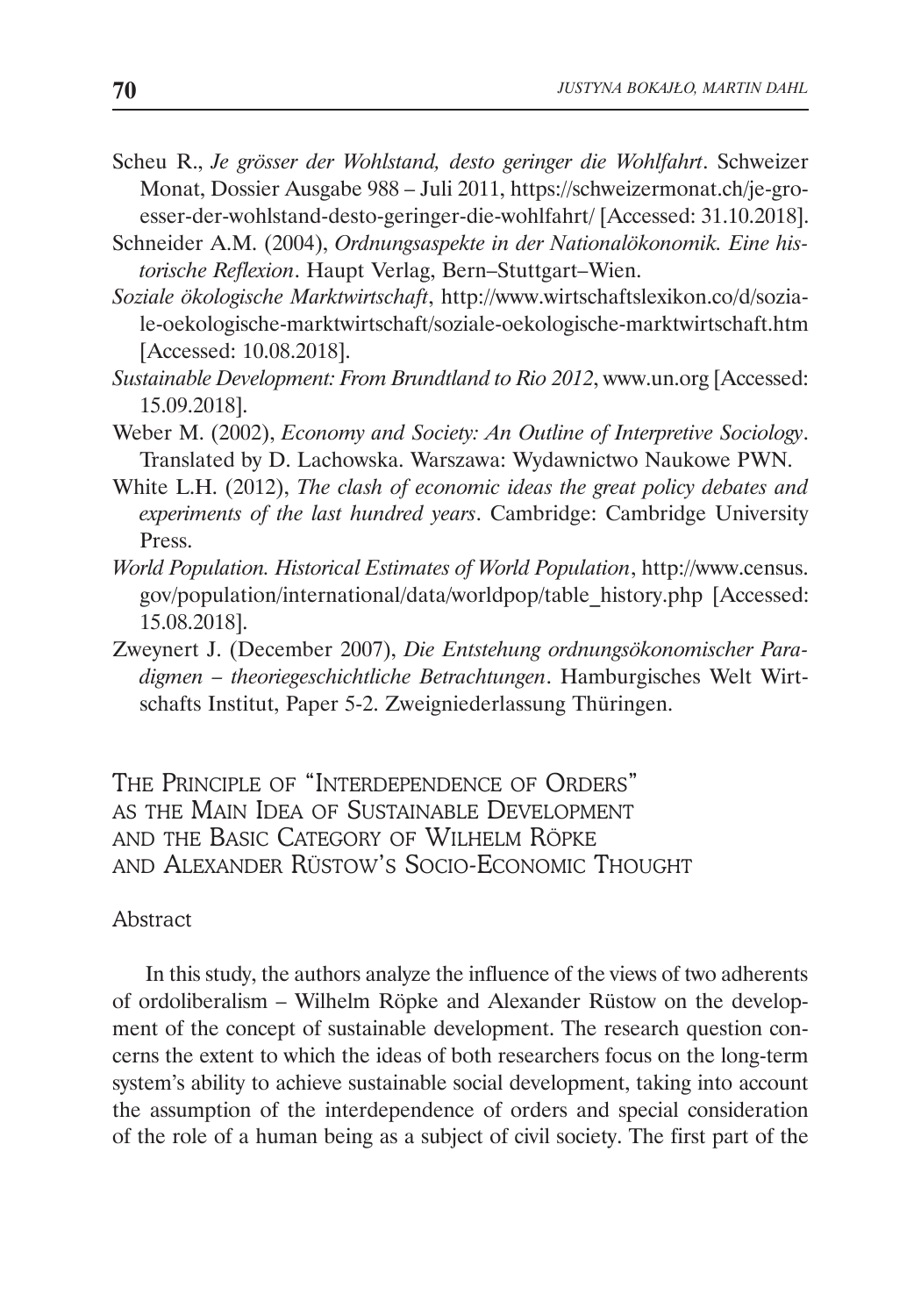study is devoted to the analysis of "Vitality" defined by Alexander Rüstow and its significance for the concept of sustainable order. The next part of the work focuses on defining a man as a subject of balancing interdependent relations in the concept of Wilhelm Röpke. The third part of the article is an analysis of the most important assumptions of the concept of sustainable development and their relation to Wilhelm Röpke and Alexander Rüstow's socio-economic and political thought. The study concludes with the most important findings.

Key words: ordoliberalism, sustainable development, Social Market Economy, Wilhelm Röpke, Alexander Rüstow

ZASADA "WSPÓŁZALEŻNOŚCI ŁADÓW" JAKO PRZEWODNIA IDEA zrównoważonego rozwoju i podstawowa kategoria myśli społeczno-ekonomicznej Wilhelma Röpke i Aleksandra Rüstowa

#### Streszczenie

W niniejszym opracowaniu autorzy analizują wpływ poglądów dwóch myślicieli ordoliberlanych – Wilhelma Röpke oraz Aleksandra Rüstowa na rozwój koncepcji zrównoważonego rozwoju. Pytanie badawcze, na które poszukiwana jest odpowiedź, dotyczy kwestii, w jakim zakresie idee obydwu badaczy koncentrują się na długookresowej zdolności systemu do osiągnięcia trwałego rozwoju społecznego, przy uwzględnieniu założenia współzależności ładów i szczególnym uwzględnieniu roli człowieka, jako podmiotu społeczeństwa obywatelskiego. Pierwsza część opracowania jest analizą zdefiniowanej przez Aleksandra Rüstowa "Witalności" i jej znaczenia dla koncepcji zrównoważonego ładu. Kolejna część pracy koncentruje się na zdefiniowaniu człowieka jako podmiotu równoważącego współzależne łady w koncepcji Wilhelma Röpke. Trzecia część artykułu jest analizą najważniejszych założeń koncepcji zrównoważonego rozwoju i ich zależności z myślą społeczno-gospodarczą i polityczną Wilhelma Röpke i Aleksandra Rüstowa. Opracowanie wieńczy zakończenie zawierające najważniejsze wnioski.

Słowa kluczowe: ordoliberalizm, zrównoważony rozwój, Społeczna Gospodarka Rynkowa, Wilhelm Röpke, Aleksander Rüstow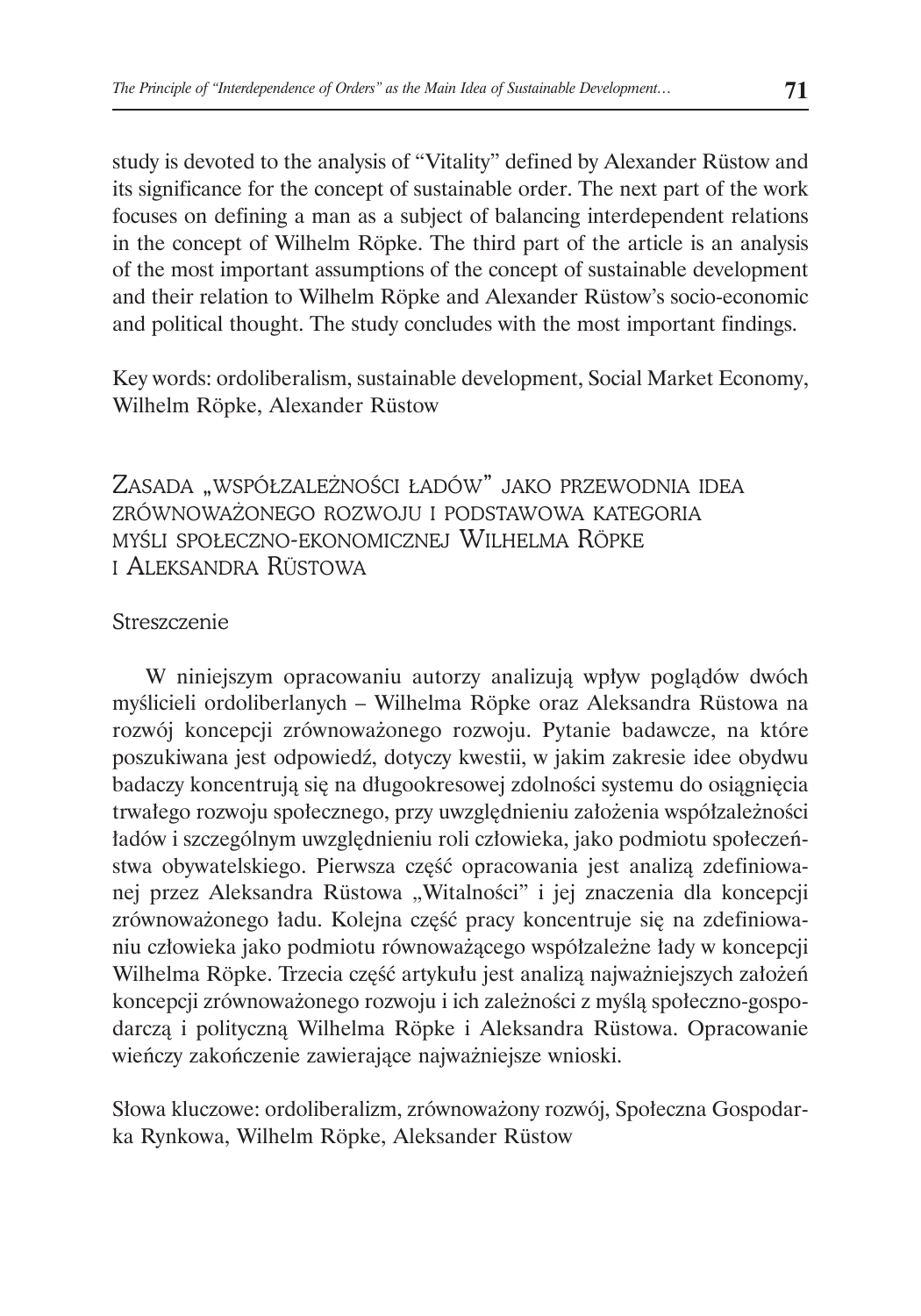### Принцип «взаимозависимости порядков» как основная идея устойчивого развития и основная категория социально-экономической мысли Вильгельма Рёпке и Александра Рюстова

### Резюме

Авторы настоящего исследования анализируют влияние взглядов двух ордолиберлистов – Вильгельма Рёпке и Александра Рюстова – на разработку концепции устойчивого развития. Исследовательский вопрос, на который необходимо найти ответ, касается того, в какой степени идеи обоих исследователей фокусируются на способности долгосрочной системы к достижению устойчивого социального развития, принимая во внимание предположение о взаимозависимости порядков и особый учет роли человека как субъекта гражданского общества. Первая часть исследования посвящена анализу определённой Александром Рюстовым «живучести» и её значения для концепции устойчивого порядка. Следующая часть статьи содержит определение человека как субъекта, который уравновешивает взаимозависимые порядки в концепции Вильгельма Рёпке. Третья часть статьи посвящена анализу наиболее важных предпосылок концепции устойчивого развития и их связи с социально-экономической и политической мыслью Вильгельма Рёпке и Александра Рюстова. Исследование завершается заключением, содержащий ключевые выводы.

Ключевые слова: ордолиберализм, устойчивое развитие, социально-рыночная экономика, Вильгельм Рёпке, Александр Рюстов